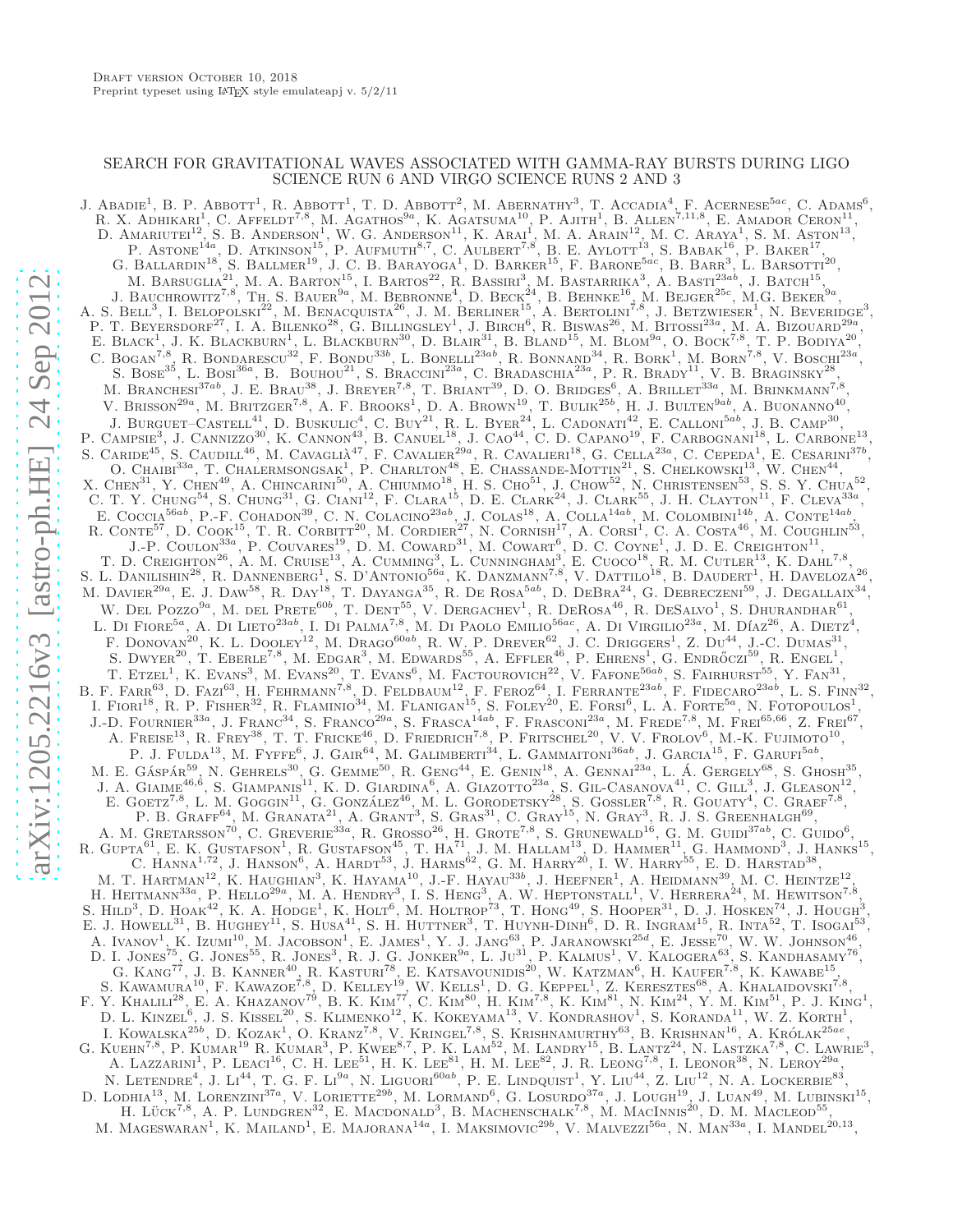V. MANDIC<sup>76</sup>, M. MANTOVANI<sup>23ac</sup>, A. MARANDI<sup>24</sup>, F. MARCHESONI<sup>36a</sup>, F. MARION<sup>4</sup>, S. MÁRKA<sup>22</sup>, Z. MÁRKA<sup>22</sup>, A. MARKOSYAN<sup>24</sup>, E. MAROS<sup>1</sup>, J. MARQUE<sup>18</sup>, F. MARTELLI<sup>37ab</sup>, I. W. MARTIN<sup>3</sup>, R. M. MARTIN<sup>12</sup>, J. N. MARX<sup>1</sup>, K. MASON<sup>20</sup>, A. MASSEROT<sup>4</sup>, F. MATICHARD<sup>20</sup>, L. MATONE<sup>22</sup>, R. A. MATZNER<sup>65</sup>, N. MAVALVALA<sup>20</sup>, G. MAZ R. A. MERCER<sup>11</sup>, S. MESHKOV<sup>1</sup>, C. MESSENGER<sup>55</sup>, M. S. MEYER<sup>6</sup>, H. MIAO<sup>49</sup>, C. MICHEL<sup>34</sup>, L. MILANO<sup>5ab</sup>, J. MILLER<sup>52</sup>, Y. MINEWAOV<sup>56a</sup>, V. P. MITROFANOV<sup>28</sup>, G. MITSELMAKHER<sup>12</sup>, R. MITTLEMAN<sup>20</sup>, O. MIYAKAWA<sup>10</sup>, M. MOHAN<sup>18</sup>, S. D. MOHANTY<sup>26</sup>, S. R. P. MOHAPATRA<sup>42</sup>, D. MORARU<sup>15</sup>, G. MORENO<sup>15</sup>, N. MORGADO<sup>34</sup>, A. MORGIA<sup>56ab</sup>, T. MORI<sup>10</sup>, S. R. MORRISS<sup>26</sup>, S. MOSCA<sup>5ab</sup>, K. MOSSAVI<sup>7,8</sup>, B. MOURS<sup>4</sup>, C. M. MOW-LOWRY<sup>52</sup>, C. L. MUELLER<sup>12</sup>, G. MUKHERJEE<sup>12</sup>, G. MUKHERJEE<sup>12</sup>, S. MUKHERJEE<sup>26</sup>, A. MULLAVEY<sup>52</sup>, H. MÜLLER-EBHARDT<sup>7,8</sup>, J. MUNCH<sup></sup> A. MYTIDIS<sup>12</sup>, T. NASH<sup>1</sup>, L. NATICCHIONI<sup>14ab</sup>, V. NECULA<sup>12</sup>, J. NELSON<sup>3</sup>, I. NERI<sup>36ab</sup>, G. NEWTON<sup>3</sup>, T. NGUYEN<sup>52</sup>,<br>A. NISHIZAWA<sup>10</sup>, A. NITZ<sup>19</sup>, F. NOCERA<sup>18</sup>, D. NOLTING<sup>6</sup>, M. E. NORMANDIN<sup>26</sup>, L. NUTTALL<sup>55</sup>, C. PALOMBA<sup>14a</sup>, Y. PAN<sup>40</sup>, C. PANKOW<sup>12</sup>, F. PAOLETTI<sup>23a, 18</sup>, R. PAOLETTI<sup>23a</sup>, M. A. PAPA<sup>16,11</sup>, M. PARISI<sup>5ab</sup>, A. PASQUALETTI<sup>18</sup>, R. PASSAQUIETI<sup>23ab</sup>, D. PASSUELLO<sup>23a</sup>, P. PATEL<sup>1</sup>, M. PEDRAZA<sup>1</sup>, P. PEIRIS<sup>66</sup>, L. PEKOWSKY<sup>19</sup>, S. PENN<sup>78</sup>, A. PERRECA<sup>19</sup>, G. PERSICHETTI<sup>5ab</sup>, M. PHELPS<sup>1</sup>, M. PICHOT<sup>33a</sup>, M. PICKENPACK<sup>7,8</sup>, F. PIERGIOVANNI<sup>37ab</sup>, M. PIETKA<sup>25d</sup>, L. PINARD<sup>34</sup>, I. M. PINTO<sup>86</sup>, M. PITKIN<sup>3</sup>, H. J. PLETSCH<sup>7,8</sup>, M. V. PLISSI<sup>3</sup>, R. POGGIANI<sup>23ab</sup>, J. PÖLD<sup>7,8</sup>, F. POSTIGLIONE<sup>57</sup>, M. PRATO<sup>50</sup>, V. PREDOI<sup>55</sup>, T. PRESTEGARD<sup>76</sup>, L. R. PRICE<sup>1</sup>, M. PRI S. PRIVITERA<sup>1</sup>, R. PRIX<sup>7,8</sup>, G. A. Prodi<sup>60ab</sup>, L. G. Prokhorov<sup>28</sup>, O. Puncken<sup>7,8</sup>, M. Punturo<sup>36a</sup>, P. Puppo<sup>14a</sup>, V. QUETSCHKE<sup>26</sup>, R. QUITZOW-JAMES<sup>38</sup>, F. J. RAAB<sup>15</sup>, D. S. RABELING<sup>9ab</sup>, I. RÁCZ<sup>59</sup>, H. RADKINS<sup>15</sup>, P. RAFFAI<sup>67</sup>, M. RAKHMANOV<sup>26</sup>, B. RANKINS<sup>47</sup>, P. RAPAGNANI<sup>14ab</sup>, V. RAYMOND<sup>63</sup>, V. RE<sup>56ab</sup>, K. REDWINE<sup>22</sup>, C. M. REED<sup>15</sup>, T. REED<sup>87</sup>, T. REGIMBAU<sup>33a</sup>, S. REID<sup>3</sup>, D. H. REITZE<sup>12</sup>, F. RICCI<sup>14ab</sup>, R. RIESEN<sup>6</sup>, K. RILES<sup>45</sup>, N. A. ROBERTSON<sup>1,3</sup>, F. ROBINET<sup>29a</sup>, C. ROBINSON<sup>55</sup>, E. L. ROBINSON<sup>16</sup>, A. ROCCHI<sup>56a</sup>, S. RODDY<sup>6</sup>, C. RODRIGUE L. ROLLAND<sup>4</sup>, J. G. ROLLINS<sup>1</sup>, J. D. ROMANO<sup>26</sup>, R. ROMANO<sup>5ac</sup>, J. H. ROMIE<sup>6</sup>, D. ROSIŃSKA<sup>25cf</sup>, C. RÖVER<sup>7,8</sup>,<br>S. ROWAN<sup>3</sup>, A. RÜDIGER<sup>7,8</sup>, P. RUGGI<sup>18</sup>, K. RYAN<sup>15</sup>, P. SAINATHAN<sup>12</sup>, F. SALEMI<sup>7,8</sup>, L. SAMMUT<sup>54</sup> J. SOTO<sup>20</sup>, F. C. SPEIRITS<sup>3</sup>, L. SPERANDIO<sup>56ab</sup>, M. STEFSZKY<sup>52</sup>, A. J. STEIN<sup>20</sup>, L. C. STEIN<sup>20</sup>, E. STEINERT<sup>15</sup>, J. STEINLECHNER<sup>7,8</sup>, S. STEINLECHNER<sup>7,8</sup>, S. STEINLECHNER<sup>7,8</sup>, S. STEINLECHNER<sup>7,8</sup>, S. STEINLECHN A. S. STROEER<sup>26</sup>, R. STURANI<sup>37ab</sup>, A. L. STUVER<sup>6</sup>, T. Z. SUMMERSCALES<sup>89</sup>, M. SUNG<sup>46</sup>, S. SUSMITHAN<sup>31</sup>, P. J. SUTTON<sup>55</sup>, B. SWINKELS<sup>18</sup>, M. TACCA<sup>18</sup>, L. TAFFARELLO<sup>60c</sup>, D. TALUKDER<sup>35</sup>, D. B. TANNER<sup>12</sup>, S. P. TAR K. V. TOKMAKOV<sup>83</sup>, C. TOMLINSON<sup>58</sup>, A. TONCELLI<sup>23ab</sup>, M. TONELLI<sup>23ab</sup>, O. TORRE<sup>23ac</sup>, C. TORRES<sup>6</sup>, C. I. TORRIE<sup>1,3</sup>, E. TOURNEFIER<sup>4</sup>, E. TUCKER<sup>53</sup>, F. TRAVASSO<sup>36ab</sup>, G. TRAYLOR<sup>6</sup>, K. TSENG<sup>24</sup>, D. UGOLINI<sup>90</sup>, H. VAHLBRUCH<sup>8,7</sup>, G. VAJENTE<sup>23ab</sup>, J. F. J. van den Brand<sup>9ab</sup>, C. Van Den Broeck<sup>9a</sup>, S. van der Putten<sup>9a</sup>, A. A. van Veggel<sup>3</sup>, S. VASS<sup>1</sup>, M. VASUTH<sup>59</sup>, R. VAULIN<sup>20</sup>, M. VAVOULIDIS<sup>29a</sup>, A. VECCHIO<sup>13</sup>, G. VEDOVATO<sup>60c</sup>, J. VEITCH<sup>55</sup>, P. J. VEITCH<sup>74</sup>, C. VELTKAMP<sup>7,8</sup>, D. VERKINDT<sup>4</sup>, F. VETRANO<sup>37ab</sup>, A. VICERÉ<sup>37ab</sup>, A. E. VILLAR<sup>1</sup>, J.-Y. VINET<sup>33a</sup>, S. VITALE<sup>70,9a</sup>, H. VOCCA<sup>36a</sup>, C. VORVICK<sup>15</sup>, S. P. VYATCHANIN<sup>28</sup>, A. WADE<sup>52</sup>, L. WADE<sup>11</sup>, M. WADE<sup>11</sup>, S. J. W H. WITTEL<sup>7,8</sup>, G. WOAN<sup>3</sup>, R. WOOLEY<sup>6</sup>, J. WORDEN<sup>15</sup>, I. YAKUSHIN<sup>6</sup>, H. YAMAMOTO<sup>1</sup>, K. YAMAMOTO<sup>7,8,60bd</sup>,<br>C. C. YANCEY<sup>40</sup>, H. YANG<sup>49</sup>, D. YEATON-MASSEY<sup>1</sup>, S. YOSHIDA<sup>91</sup>, P. YU<sup>11</sup>, M. YVERT<sup>4</sup>, A. ZADROŻNY<sup>25e</sup>, <sup>1</sup>LIGO - California Institute of Technology, Pasadena, CA 91125, USA  $^2$ California State University Fullerton, Fullerton CA 92831 USA <sup>3</sup>SUPA, University of Glasgow, Glasgow, G12 8QQ, United Kingdom 4Laboratoire d'Annecy-le-Vieux de Physique des Particules (LAPP), Université de Savoie, CNRS/IN2P3, F-74941 Annecy-Le-Vieux, France <sup>5</sup>INFN, Sezione di Napoli <sup>a</sup>; Università di Napoli 'Federico II'<sup>b</sup> Complesso Universitario di Monte S.Angelo, I-80126 Napoli; Università

di Salerno, Fisciano, I-84084 Salerno<sup>c</sup>, Italy

<sup>6</sup>LIGO - Livingston Observatory, Livingston, LA 70754, USA

<sup>7</sup>Albert-Einstein-Institut, Max-Planck-Institut fur Gravitationsphysik, D-30167 Hannover, Germany ¨

8Leibniz Universität Hannover, D-30167 Hannover, Germany<br><sup>9</sup>Nikhef, Science Park, Amsterdam, the Netherlands<sup>a</sup>; VU University Amsterdam, De Boelelaan 1081, 1081 HV Amsterdam, the

Netherlands<sup>b</sup>

<sup>10</sup>National Astronomical Observatory of Japan, Tokyo 181-8588, Japan

<sup>11</sup>University of Wisconsin–Milwaukee, Milwaukee, WI 53201, USA

<sup>12</sup>University of Florida, Gainesville, FL 32611, USA

<sup>13</sup>University of Birmingham, Birmingham, B15 2TT, United Kingdom

 $^{14}\rm{INFN}$ Sezione di Roma<sup>a</sup>; Università 'La Sapienza'<sup>b</sup>, I-00185 Roma, Italy $^{15}\rm{LIGO}$ - Hanford Observatory, Richland, WA 99352, USA

<sup>16</sup> Albert-Einstein-Institut, Max-Planck-Institut für Gravitationsphysik, D-14476 Golm, Germany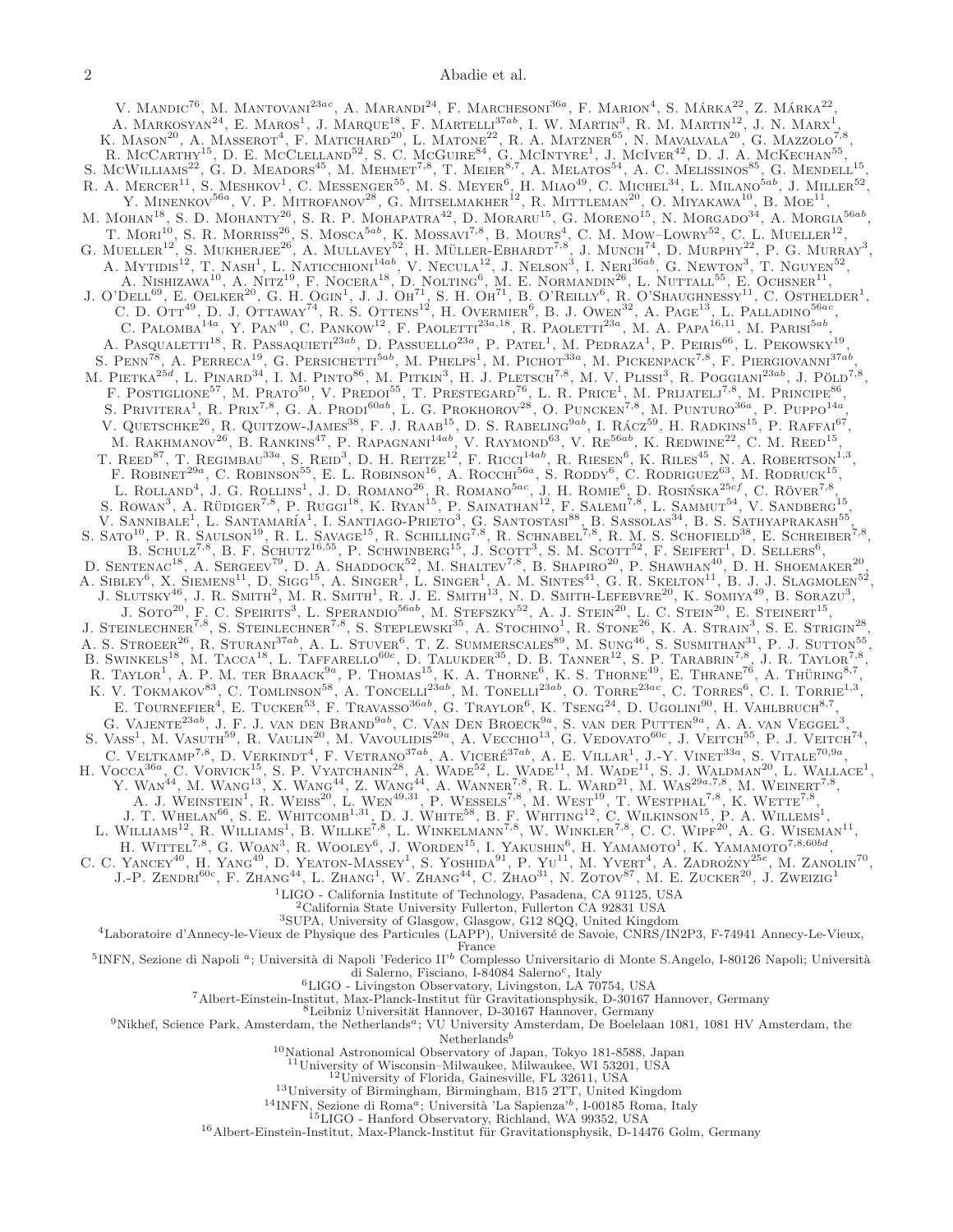## Search for GWs associated with GRBs using LIGO and Virgo 3

Montana State University, Bozeman, MT 59717, USA

European Gravitational Observatory (EGO), I-56021 Cascina (PI), Italy

Syracuse University, Syracuse, NY 13244, USA

LIGO - Massachusetts Institute of Technology, Cambridge, MA 02139, USA

<sup>21</sup>APC, AstroParticule et Cosmologie, Université Paris Diderot, CNRS/IN2P3, CEA/Irfu, Observatoire de Paris, Sorbonne Paris Cité,

10, rue Alice Domon et Léonie Duquet, 75205 Paris Cedex 13, France<br><sup>22</sup>Columbia University, New York, NY 10027, USA

<sup>23</sup>INFN, Sezione di Pisa<sup>a</sup>; Università di Pisa<sup>b</sup>; I-56127 Pisa; Università di Siena, I-53100 Siena<sup>c</sup>, Italy<br><sup>24</sup>Stanford University, Stanford, CA 94305, USA

 $^{25}$ IM-PAN 00-956 Warsaw<sup>a</sup>; Astronomical Observatory Warsaw University 00-478 Warsaw<sup>b</sup>; CAMK-PAN 00-716 Warsaw<sup>c</sup>; Białystok

University 15-424 Białystok<sup>d</sup>; NCBJ 05-400 Świerk-Otwock<sup>e</sup>; Institute of Astronomy 65-265 Zielona Góra<sup>f</sup>, Poland<br><sup>26</sup>The University of Texas at Brownsville and Texas Southmost College, Brownsville, TX 78520, USA

 $^{27}\rm{San}$  Jose State University, San Jose, CA 95192, USA

Moscow State University, Moscow, 119992, Russia

 $^{29}$ LAL, Université Paris-Sud, IN2P3/CNRS, F-91898 Orsay<sup>a</sup>; ESPCI, CNRS, F-75005 Paris<sup>b</sup>, France

NASA/Goddard Space Flight Center, Greenbelt, MD 20771, USA

 $\rm{^{31}University}$  of Western Australia, Crawley, WA 6009, Australia

The Pennsylvania State University, University Park, PA 16802, USA

Université Nice-Sophia-Antipolis, CNRS, Observatoire de la Côte d'Azur, F-06304 Nice<sup>a</sup>; Institut de Physique de Rennes, CNRS,

Université de Rennes 1, 35042 Rennes<sup>b</sup>, France

Laboratoire des Matériaux Avancés (LMA), IN2P3/CNRS, F-69622 Villeurbanne, Lyon, France

Washington State University, Pullman, WA 99164, USA

 $^{36}$ INFN, Sezione di Perugia<sup>a</sup>; Università di Perugia<sup>b</sup>, I-06123 Perugia,Italy

<sup>37</sup>INFN, Sezione di Firenze, I-50019 Sesto Fiorentino<sup>a</sup>; Università degli Studi di Urbino 'Carlo Bo', I-61029 Urbino<sup>b</sup>, Italy <sup>38</sup>University of Oregon, Eugene, OR 97403, USA

39Laboratoire Kastler Brossel, ENS, CNRS, UPMC, Université Pierre et Marie Curie, 4 Place Jussieu, F-75005 Paris, France

University of Maryland, College Park, MD 20742 USA

Universitat de les Illes Balears, E-07122 Palma de Mallorca, Spain

University of Michigan, Ann Arbor, MI 48109, USA

Louisiana State University, Baton Rouge, LA 70803, USA

The University of Mississippi, University, MS 38677, USA

Charles Sturt University, Wagga Wagga, NSW 2678, Australia

 $^{49}$ Caltech-CaRT, Pasadena, CA 91125, USA

INFN, Sezione di Genova, I-16146 Genova, Italy

Pusan National University, Busan 609-735, Korea

Australian National University, Canberra, ACT 0200, Australia

<sup>53</sup>Carleton College, Northfield, MN 55057, USA

<sup>54</sup>The University of Melbourne, Parkville, VIC 3010, Australia

Cardiff University, Cardiff, CF24 3AA, United Kingdom

 $^{56}$ INFN, Sezione di Roma Tor Vergata<sup>a</sup>; Università di Roma Tor Vergata, I-00133 Roma<sup>b</sup>; Università dell'Aquila, I-67100 L'Aquila<sup>c</sup>,

Italy

University of Salerno, I-84084 Fisciano (Salerno), Italy and INFN (Sezione di Napoli), Italy

The University of Sheffield, Sheffield S10 2TN, United Kingdom

 $^{59}\rm WIGNER$  RCP, RMKI, H-1121 Budapest, Konkoly Thege Miklós út 29-33, Hungary

 $^{60}$ INFN, Gruppo Collegato di Trento<sup>a</sup> and Università di Trento<sup>b</sup>, I-38050 Povo, Trento, Italy; INFN, Sezione di Padova<sup>c</sup> and Università

di Padova<sup>d</sup>, I-35131 Padova, Italy

Inter-University Centre for Astronomy and Astrophysics, Pune - 411007, India

California Institute of Technology, Pasadena, CA 91125, USA

Northwestern University, Evanston, IL 60208, USA

University of Cambridge, Cambridge, CB2 1TN, United Kingdom

The University of Texas at Austin, Austin, TX 78712, USA

Rochester Institute of Technology, Rochester, NY 14623, USA

 $67E$ ötvös Loránd University, Budapest, 1117 Hungary

University of Szeged, 6720 Szeged, Dóm tér 9, Hungary

Rutherford Appleton Laboratory, HSIC, Chilton, Didcot, Oxon OX11 0QX United Kingdom

Embry-Riddle Aeronautical University, Prescott, AZ 86301 USA

National Institute for Mathematical Sciences, Daejeon 305-390, Korea

Perimeter Institute for Theoretical Physics, Ontario, N2L 2Y5, Canada

University of New Hampshire, Durham, NH 03824, USA

University of Adelaide, Adelaide, SA 5005, Australia

University of Southampton, Southampton, SO17 1BJ, United Kingdom

 $^{76}$ University of Minnesota, Minneapolis, MN 55455, USA

<sup>77</sup>Korea Institute of Science and Technology Information, Daejeon 305-806, Korea

Hobart and William Smith Colleges, Geneva, NY 14456, USA

Institute of Applied Physics, Nizhny Novgorod, 603950, Russia

Lund Observatory, Box 43, SE-221 00, Lund, Sweden

Hanyang University, Seoul 133-791, Korea

Seoul National University, Seoul 151-742, Korea

University of Strathclyde, Glasgow, G1 1XQ, United Kingdom

Southern University and A&M College, Baton Rouge, LA 70813, USA University of Rochester, Rochester, NY 14627, USA

University of Sannio at Benevento, I-82100 Benevento, Italy and INFN (Sezione di Napoli), Italy

Louisiana Tech University, Ruston, LA 71272, USA

McNeese State University, Lake Charles, LA 70609 USA

Andrews University, Berrien Springs, MI 49104 USA

University of Massachusetts - Amherst, Amherst, MA 01003, USA

Canadian Institute for Theoretical Astrophysics, University of Toronto, Toronto, Ontario, M5S 3H8, Canada

<sup>44</sup>Tsinghua University, Beijing 100084 China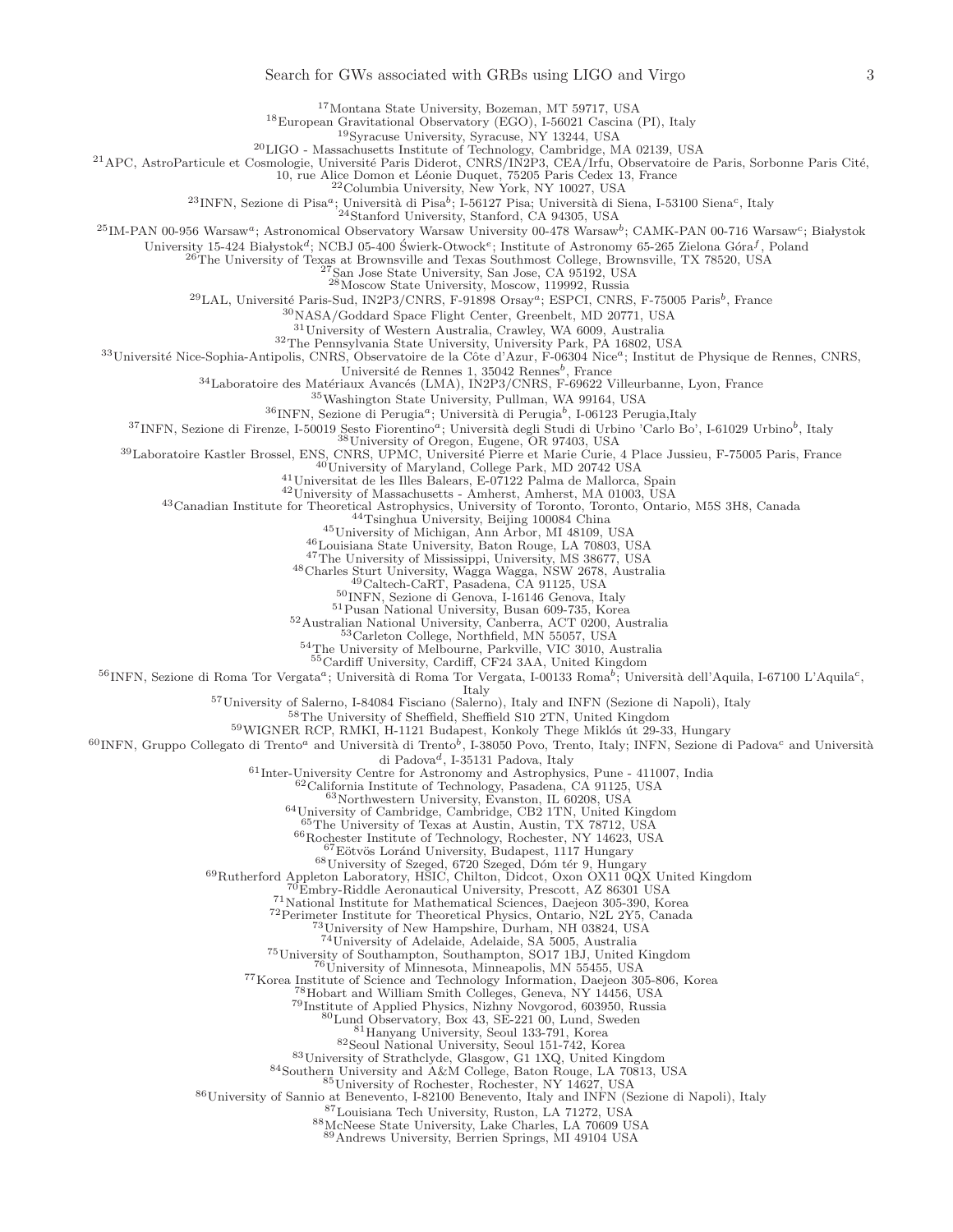### 4 Abadie et al.

<sup>90</sup>Trinity University, San Antonio, TX 78212, USA <sup>91</sup>Southeastern Louisiana University, Hammond, LA 70402, USA and (The LIGO Scientific Collaboration and the Virgo Collaboration)

<sup>92</sup>CSPAR, University of Alabama in Huntsville, Huntsville, Alabama, USA

<sup>93</sup>University of California-Berkeley, Space Sciences Lab, 7 Gauss Way, Berkeley, CA 94720, USA

<sup>94</sup>Marshall Space Flight Center Huntsville, AL 35811, United States and

 $95$ Max-Planck-Institut für extraterrestrische Physik, Giessenbachstraße, 85748 Garching, Germany

Draft version October 10, 2018

## ABSTRACT

We present the results of a search for gravitational waves associated with 154 gamma-ray bursts (GRBs) that were detected by satellite-based gamma-ray experiments in 2009-2010, during the sixth LIGO science run and the second and third Virgo science runs. We perform two distinct searches: a modeled search for coalescences of either two neutron stars or a neutron star and black hole; and a search for generic, unmodeled gravitational-wave bursts. We find no evidence for gravitational-wave counterparts, either with any individual GRB in this sample or with the population as a whole. For all GRBs we place lower bounds on the distance to the progenitor, under the optimistic assumption of a gravitational-wave emission energy of  $10^{-2} M_{\odot} c^2$  at 150 Hz, with a median limit of 17 Mpc. For short hard GRBs we place exclusion distances on binary neutron star and neutron star–black hole progenitors, using astrophysically motivated priors on the source parameters, with median values of 16 Mpc and 28 Mpc respectively. These distance limits, while significantly larger than for a search that is not aided by GRB satellite observations, are not large enough to expect a coincidence with a GRB. However, projecting these exclusions to the sensitivities of Advanced LIGO and Virgo, which should begin operation in 2015, we find that the detection of gravitational waves associated with GRBs will become quite possible.

 $Subject$  headings: gamma-ray bursts – gravitational waves – compact object mergers

#### 1. INTRODUCTION

Gamma-ray bursts (GRBs) are intense flashes of  $\gamma$ -rays which are observed approximately once per day and are isotropically distributed over the sky (see, e.g. Mészáros [2006,](#page-18-0) and references therein). The variability of the bursts on time scales as short as a millisecond indicates that the sources are very compact, while the identification of host galaxies and the measurement of redshifts for more than 200 bursts have shown that GRBs are of extra-galactic origin.

GRBs are grouped into two broad classes by their characteristic duration and spectral hardness [\(Kouveliotou et al. 1993](#page-18-1)). Long GRBs  $(\gtrsim 2 \text{ s}, \text{ with})$ softer spectra), are related to the collapse of massive stars with highly rotating cores (see e.g. reviews [Modjaz](#page-18-2) [2011;](#page-18-2) [Hjorth & Bloom 2011](#page-18-3)). The extreme core-collapse scenarios leading to GRBs result in the formation of a stellar-mass black hole with an accretion disk or of a highly-magnetized neutron star; for a review see [Woosley](#page-18-4) [\(2012\)](#page-18-4) and references therein. In both cases the emission of gravitational waves (GWs) is expected, though the amount of emission is highly uncertain.

The progenitors of most short GRBs ( $\lesssim$  2 s, with harder spectra) are widely thought to be mergers of neutron star-neutron star or neutron star-black hole binaries (see, e.g. [Eichler et al. 1989](#page-17-0); [Narayan et al. 1992;](#page-18-5) [Nakar](#page-18-6) [2007;](#page-18-6) [Gehrels et al. 2009](#page-18-7)), though up to a few percent may be due to giant flares from a local distribution of soft-gamma repeaters [\(Duncan & Thompson 1992;](#page-17-1) [Tanvir et al. 2005;](#page-18-8) [Palmer et al. 2005;](#page-18-9) [Nakar et al. 2006;](#page-18-10) [Frederiks et al. 2007;](#page-18-11) [Mazets et al. 2008;](#page-18-12) [Chapman et al.](#page-17-2) [2009;](#page-17-2) [Hurley et al. 2010](#page-18-13)). The mergers, referred to here as compact binary coalescences, are expected to be strong GW radiators [\(Thorne 1987\)](#page-18-14). The detection of gravitational waves associated with a short GRB would provide direct evidence that the progenitor is indeed a compact binary. With such a detection it would be possible to measure component masses [\(Finn & Chernoff 1993;](#page-18-15) [Cutler & Flanagan](#page-17-3) [1994\)](#page-17-3) and spins [\(Poisson & Will 1995\)](#page-18-16), constrain neutron star equations of state [\(Vallisneri 2000](#page-18-17); [Flanagan & Hinderer 2008;](#page-18-18) [Hinderer et al. 2010](#page-18-19); [Read et al. 2009;](#page-18-20) [Lackey et al. 2012;](#page-18-21) [Pannarale et al.](#page-18-22) [2011\)](#page-18-22), test general relativity in the strong-field regime [\(Will 2005\)](#page-18-23), and measure calibration-free luminosity distances [\(Schutz 1986;](#page-18-24) [Chernoff & Finn 1993](#page-17-4); [Dragoljub](#page-17-5) [1993;](#page-17-5) [Dalal et al. 2006;](#page-17-6) [Nissanke et al. 2010\)](#page-18-25), which allow the measurement of the Hubble expansion and dark energy.

Several searches for gravitational waves associated with gamma-ray bursts have been performed using data from LIGO and Virgo [\(Abbott et al. 2005](#page-17-7), [2008b](#page-17-8); [Acernese et al. 2007,](#page-17-9) [2008\)](#page-17-10). Most recently, data from the fifth LIGO science run and the first Virgo science run were analyzed to search for coalescence signals or unmodeled gravitational-wave bursts associated with 137 GRBs from 2005-2007 [\(Abbott et al. 2010a](#page-17-11)[,b\)](#page-17-12). No evidence for a gravitational-wave signal was found in these searches. For GRB 051103 and GRB 070201, short-duration GRBs with position error boxes overlapping respectively the M81 galaxy at 3.6 Mpc and the Andromeda galaxy (M31) at 770 kpc, the non-detection of associated gravitational waves ruled out the progenitor object being a compact binary coalescence in M81 or M31 with high confidence [\(Abbott et al. 2008a;](#page-17-13) [Abadie et al. 2012b\)](#page-17-14).

Although it is expected that most GRB progenitors will be at distances too large for the resulting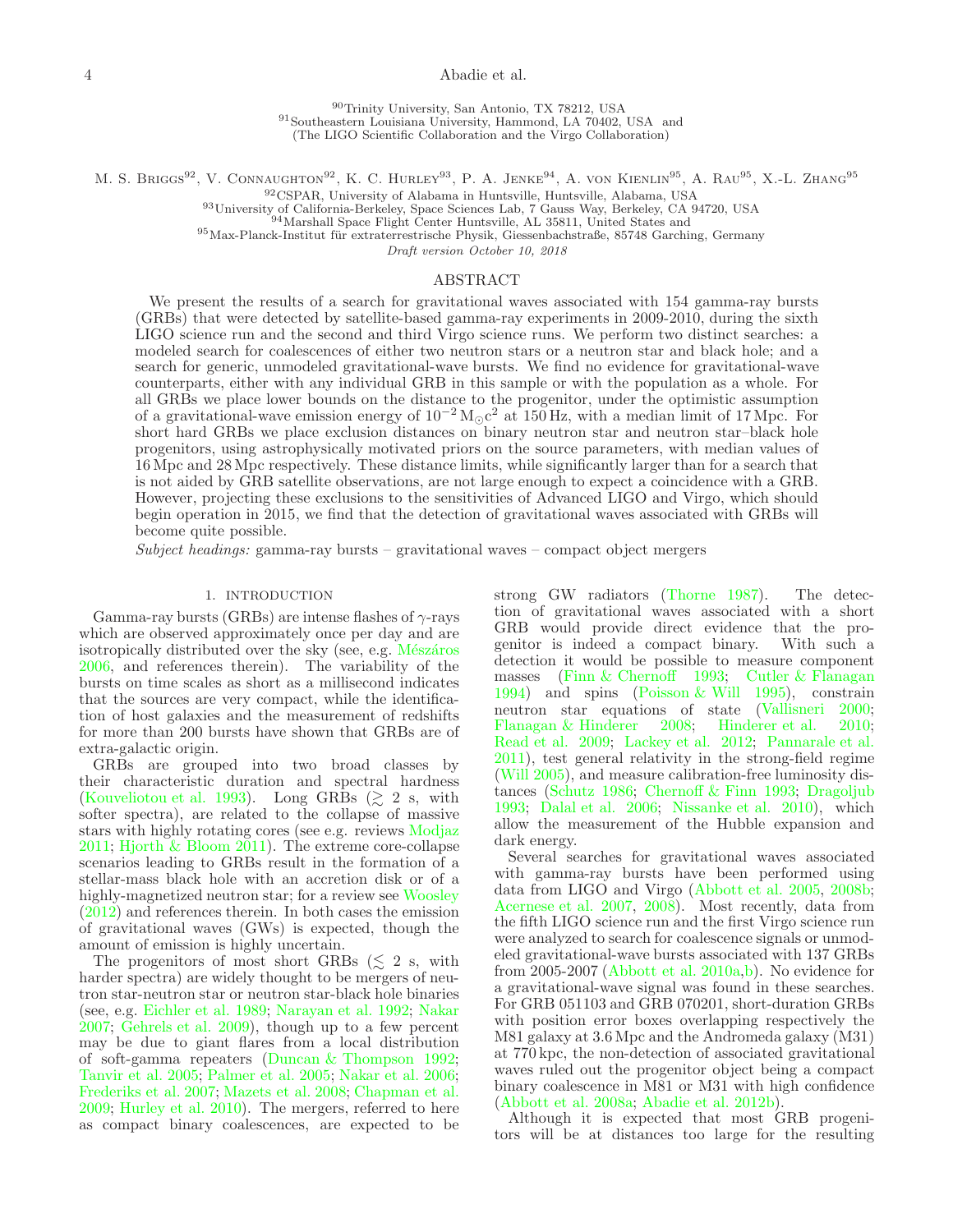gravitational-wave signals to be detectable by LIGO and Virgo [\(Berger et al. 2005](#page-17-15)), it is possible that a few GRBs could be located nearby. For example, the smallest observed redshift to date of an optical GRB afterglow is  $z =$  $0.0085 \approx 36$  Mpc) for GRB 980425 [\(Galama et al. 1998;](#page-18-26) [Kulkarni et al. 1998;](#page-18-27) [Iwamoto et al. 1998](#page-18-28)); this would be within the LIGO-Virgo detectable range for some progenitor models. Recent studies [\(Soderberg et al. 2006;](#page-18-29) [Chapman et al. 2007](#page-17-16); [Le & Dermer 2007;](#page-18-30) [Liang et al.](#page-18-31) [2007;](#page-18-31) [Virgili et al. 2009\)](#page-18-32) indicate the existence of a local population of under-luminous long GRBs with an observed rate density approximately  $10^3$  times that of the high-luminosity population. Also, observations suggest that short-duration GRBs tend to have smaller redshifts than long GRBs [\(Guetta & Piran 2005;](#page-18-33) [Fox et al.](#page-18-34) [2005\)](#page-18-34), and this has led to fairly optimistic estimates [\(Abadie et al. 2010;](#page-17-17) [Leonor et al. 2009](#page-18-35)) for detecting associated gravitational-wave emission. Approximately 90% of the GRBs in our sample do not have measured redshifts, so it is possible that one or more could be much closer than the typical ∼Gpc distance of GRBs.

In this paper, we present the results of a search for gravitational waves associated with 154 GRBs that were detected by satellite-based gamma-ray experiments during the sixth LIGO science run and second and third Virgo science runs, which collectively spanned the period from 2009 July 7 to 2010 October 20. We search for coalescence signals associated with 26 short GRBs and unmodeled GW bursts associated with 150 GRBs (both short and long). The search for unmodeled GW bursts targets signals with duration  $\lesssim 1$  s and frequencies in the most sensitive LIGO/Virgo band, approximately 60 Hz − 500 Hz. We find no evidence for a gravitational-wave candidate associated with any of the GRBs in this sample, and statistical analyses of the GRB sample show no sign of a collective signature of weak gravitational waves. We place lower bounds on the distance to the progenitor for each GRB, and constrain the fraction of the observed GRB population at low redshifts.

The paper is organized as follows. Sec. [2](#page-4-0) discusses the GW signal models that are used in these searches. Sec. [3](#page-5-0) briefly describes the LIGO and Virgo gravitational-wave detectors. Sec. [4](#page-5-1) describes the GRB sample during the 2009-2010 LIGO-Virgo science runs, and Sec. [5](#page-6-0) summarizes the analysis procedure for GW burst signals and for coalescence signals. The results are presented in Sec. [6](#page-8-0) and discussed in Sec. [7.](#page-9-0) We conclude in Sec. [8](#page-12-0) with some comments on the astrophysical significance of these results and the prospects for GRB searches in the era of advanced gravitational-wave detectors.

### 2. GW SIGNAL MODELS

<span id="page-4-0"></span>As noted above, the progenitors of long GRBs are extreme cases of stellar collapse, while the most plausible progenitors of the majority of short GRBs are mergers of a neutron star with either another neutron star or a black hole. In this section we review the expected GW emission associated with each scenario, and the expected delay between the gamma-ray and GW signals.

#### 2.1. GWs from extreme stellar collapse

<span id="page-4-2"></span>Stellar collapse is notoriously difficult to model. It necessitates complex micro-physics and full threedimensional simulations, which take years to complete for a single initial state. Many simulations that include some, but not all, physical aspects have been performed for non-extreme cases of core-collapse supernovae, which identified numerous potential GW burst emission channels; see [Ott](#page-18-36) [\(2009\)](#page-18-36) for a review. These models predict emission of up to  $10^{-8} M_{\odot} c^2$  through GWs. Given the sensitivity of current GW detectors, such GW emission models are not detectable from extra-galactic progenitors.

However, in the extreme stellar collapse conditions which are necessary to power a GRB, more extreme GW emission channels can be considered. Several semi-analytical scenarios have been proposed which produce up to  $10^{-2} M_{\odot} c^2$  in GWs, all of which correspond to some rotational instability developing in the GRB central engine [\(Davies et al. 2002;](#page-17-18) [Fryer et al.](#page-18-37) [2002;](#page-18-37) Kobayashi & Mészáros 2003a; [Shibata et al.](#page-18-39) [2003;](#page-18-39) [Piro & Pfahl 2007;](#page-18-40) Corsi & Mészáros 2009; [Romero et al. 2010\)](#page-18-41). In each model the GWs are emitted by a quadrupolar mass distribution rotating around the GRB jet axis. Given the observation of a GRB, this axis is roughly pointing at the observer, which yields circularly polarized GWs (Kobayashi  $\&$  Mészáros [2003b](#page-18-42)).

For extreme stellar collapses, the arrival of  $\gamma$ -rays can be significantly delayed with respect to the GW emission. Delays of up to 100s can be due to several phenomena: the delayed emission of the relativistic jet [\(MacFadyen et al. 2001\)](#page-18-43); sub-luminal propagation of the jet to the surface of the star in the collapsar model for long GRBs (see for example [Aloy et al. 2000](#page-17-20); [Zhang et al. 2003;](#page-18-44) [Wang & Meszaros 2007;](#page-18-45) [Lazzati et al.](#page-18-46) [2009\)](#page-18-46); and the duration, in the observer's frame, of the relativistic propagation of the jet before the onset of the prompt  $\gamma$ -ray emission [\(Vedrenne & Atteia 2009\)](#page-18-47). For some GRBs,  $\gamma$ -ray precursors have been observed up to several hundred seconds before the main  $\gamma$ -ray emission peak [\(Koshut et al. 1995](#page-18-48); [Burlon et al. 2009,](#page-17-21) [2008](#page-17-22); [Lazzati 2005\)](#page-18-49); the precursor could mark the initial event, with the main emission following after a delay.

### 2.2. GWs from a compact binary progenitor

<span id="page-4-3"></span>The coalescence of two compact objects is usually thought of as a three-step process: an inspiral phase, where the orbit of the binary slowly shrinks due to the emission of GWs; a merger phase, when the two objects plunge together; and a ringdown phase, during which the newly created and excited black hole settles into a stationary state [\(Shibata & Taniguchi 2011](#page-18-50)). As the gravitational waves emitted in the inspiral phase dominate the signal-to-noise-ratio in current detectors, we focus on that phase only.<sup>[1](#page-4-1)</sup>

We consider compact binaries consisting of two neutron stars (NS-NS) or a neutron star with a black hole (NS-BH). As the objects spiral together, the neutron star(s) are expected to tidally disrupt shortly before they coalesce, creating a massive torus. The matter in the torus can then produce highly relativistic jets, which are supposedly ejected along the axis of total angular momen-

<span id="page-4-1"></span><sup>1</sup> For high-mass systems the merger and ringdown phases can contribute significantly to the signal-to-noise-ratio with current detectors. However, given the mass range used in GRB searches, the merger and ringdown phases can be ignored.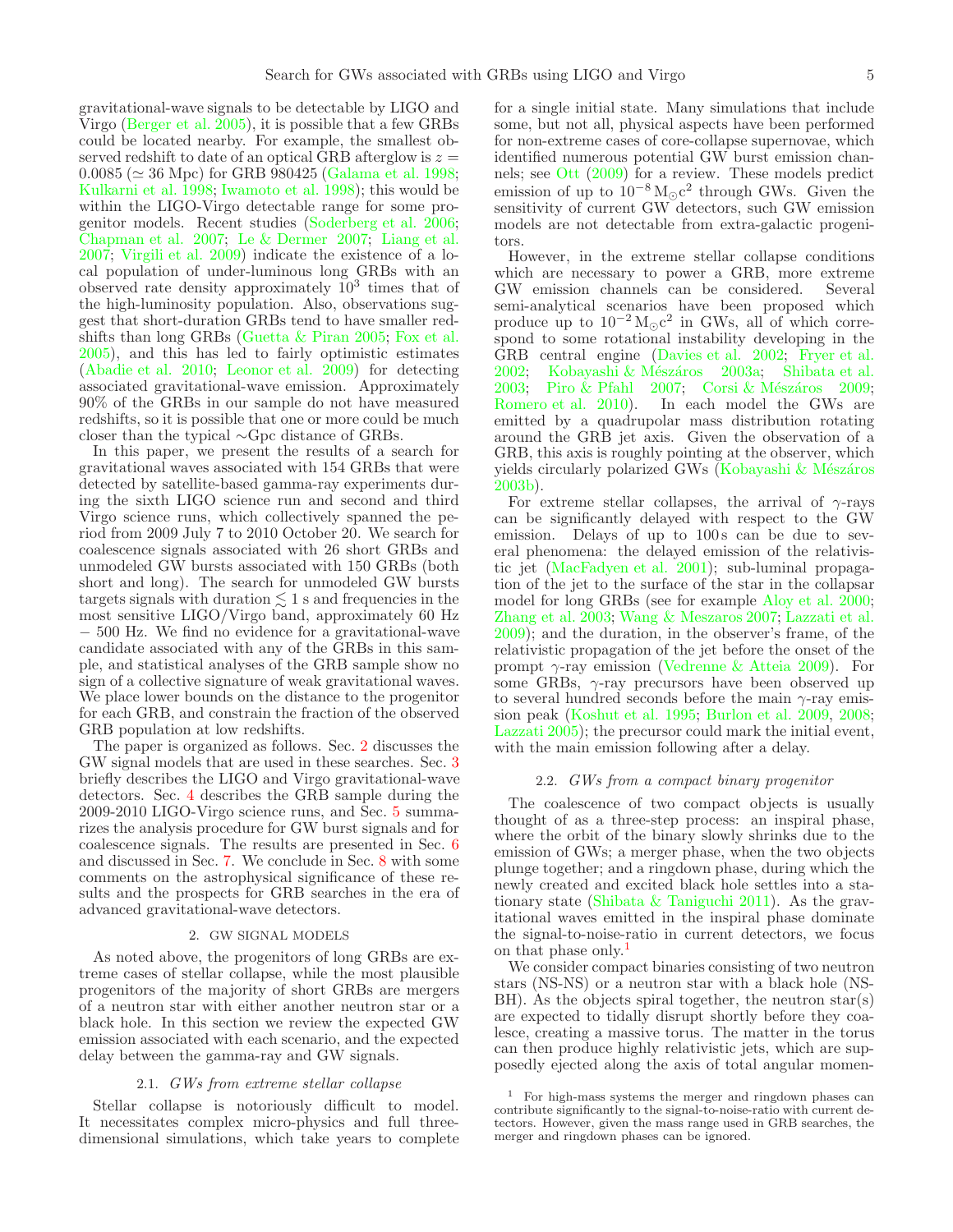tum. While this picture is supported by recent numerical simulations [\(Foucart et al. 2011;](#page-18-51) [Rezzolla et al. 2011\)](#page-18-52), it has not yet been confirmed by complete simulations, and the influence of a tilted BH spin is uncertain.

Contrary to the long GRB case, the onset of  $\gamma$ -ray emission is delayed only up to a few seconds compared to the GW emission, as there is no dense material retaining the jet and other delay effects are at most as long as the GRB duration [\(Vedrenne & Atteia](#page-18-47) [2009\)](#page-18-47). Semi-analytical calculations of the final stages of a NS–BH coalescence show that the majority of matter plunges onto the BH within  $\sim$ 1 s [\(Davies et al. 2005\)](#page-17-23). Numerical simulations of the mass transfer suggest a timescale of milliseconds or a few seconds at maximum [\(Faber et al. 2006;](#page-18-53) [Rosswog 2006;](#page-18-54) [Etienne et al. 2008;](#page-18-55) [Shibata & Taniguchi 2008\)](#page-18-56). Therefore, an observer in the cone of the collimated outflow is expected to observe the gravitational-wave signal up to a few seconds before the electromagnetic signal from the prompt emission.

#### <span id="page-5-0"></span>3. LIGO SCIENCE RUN 6 & VIRGO SCIENCE RUNS 2-3

The LIGO and Virgo detectors are kilometer-scale, power-recycled Michelson interferometers with orthogonal Fabry-Perot arms [\(Abbott et al. 2004,](#page-17-24) [2009a;](#page-17-25) [Accadia et al. 2012\)](#page-17-26). They are designed to detect gravitational waves with frequencies ranging from  $\sim 40$  Hz to several kHz, with maximum sensitivity near 150 Hz. There are two LIGO observatories: one located at Hanford, WA and the other at Livingston, LA. The Hanford site houses two interferometers: one with 4 km arms (H1) and the other with 2 km arms (H2). The Livingston observatory has one 4 km interferometer (L1). The two observatories are separated by a distance of 3000 km, corresponding to a travel time of 10 ms for light or gravitational waves. The Virgo detector (V1) is in Cascina near Pisa, Italy. The time-of-flight separation between the Virgo and Hanford observatories is 27 ms, and between Virgo and Livingston is 26 ms.

A gravitational wave is a spacetime metric perturbation that is manifested as a time-varying quadrupolar strain, with two polarization components. Data from each interferometer records the length difference of the arms and, when calibrated, measures the strain induced by a gravitational wave. These data are in the form of a time series, digitized at a sample rate of 16384 Hz (LIGO) or 20000 Hz (Virgo).

The sixth LIGO science run was held from 2009 July 07 to 2010 October 20. During this run, the 4 km H1 and L1 detectors were operated at sensitivities that surpassed that of the previous 2005-2007 run, with duty factors of 52% and 47%. The 2 km H2 detector was not operated in 2009-2010. The second Virgo science run was held from 2009 July 07 to 2010 Jan 08 with an improvement in sensitivity roughly a factor of 2 over Virgo's first science run. The third Virgo science run was held from 2010 Aug 11 to 2010 Oct 20. The overall Virgo duty cycle over these two science runs was 78%. Fig. [1](#page-5-2) shows the best sensitivities, in terms of noise spectral density, of the LIGO and Virgo interferometers during these runs. The distance at which the LIGO instruments would observe an optimally oriented, optimally located coalescing neutron-star binary system with a signal-to-noise-ratio of 8 reached about 40 Mpc; for Virgo the same figure of merit reached about 20Mpc.



<span id="page-5-2"></span>Fig. 1.— Best strain noise spectra from the LIGO and Virgo detectors during the 2009-2010 science runs.

The GEO 600 detector [\(Grote et al. 2008](#page-18-57)), located near Hannover, Germany, was also operational in 2009- 2010, though with a lower sensitivity than LIGO and Virgo. We do not use the GEO data in this search as the modest gains in the sensitivity to gravitational-wave signals would not have offset the increased complexity of the analysis. However, GEO data is used in searches for gravitational waves coincident with GRBs occurring during periods when only one of the LIGO or Virgo detectors is operational, such as the period between the fifth and sixth LIGO science runs and during summer 2011. The result of those searches will be reported in a future publication.

### 4. GRB SAMPLE

<span id="page-5-1"></span>We obtained our sample of GRB triggers from the Gamma-ray burst Coordinates Network<sup>[2](#page-5-3)</sup> (GCN) [\(Barthelmy 2008\)](#page-17-27), supplemented by the  $Swift^3$  $Swift^3$  and  $Fermi<sup>4</sup>$  $Fermi<sup>4</sup>$  $Fermi<sup>4</sup>$  trigger pages. This sample of GRB triggers came mostly from the Swift satellite [\(Gehrels et al. 2004](#page-18-58)) and the Fermi satellite [\(Meegan et al. 2009\)](#page-18-59), but several triggers also came from other spaceborne experiments, such as MAXI [\(Matsuoka et al. 2009\)](#page-18-60), SuperAG-ILE [\(Feroci et al. 2007\)](#page-18-61) and INTEGRAL [\(Winkler et al.](#page-18-62) [2003\)](#page-18-62), as well as from time-of-flight triangulation using satellites in the third InterPlanetary network (IPN) [\(Hurley et al. 2009\)](#page-18-63).

In total there are 404 GRBs in our GRB sample during the 2009-2010 LIGO-Virgo science runs. About 10% of the GRBs have associated redshift measurements, all of them evidently beyond the reach of current GW detectors. Nevertheless, times around these GRBs have been analyzed in case of, for example, a chance association with an incorrect host galaxy.

GRBs that occurred when two or more of the LIGO and Virgo detectors were operating in a resonant and

- <sup>2</sup> <http://gcn.gsfc.nasa.gov/>
- <span id="page-5-3"></span><sup>3</sup> [http://gcn.gsfc.nasa.gov/swift](http://gcn.gsfc.nasa.gov/swift_gnd_ana.html) gnd ana.html
- <span id="page-5-5"></span><span id="page-5-4"></span><sup>4</sup> <http://heasarc.gsfc.nasa.gov/W3Browse/fermi/fermigtrig.html>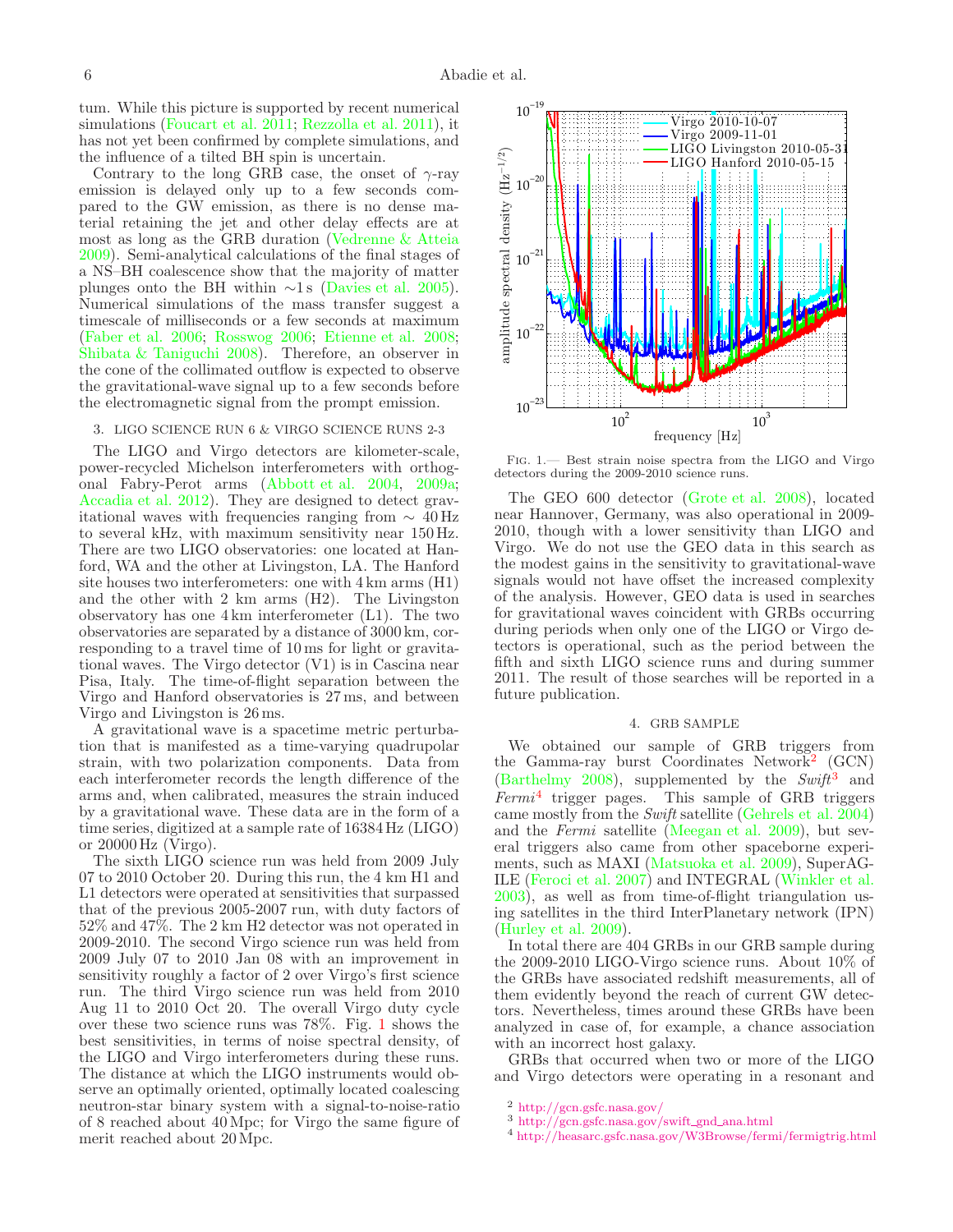stable configuration are analyzed. Data segments which are flagged as being of poor quality are excluded from the analysis. In total, 154 GRBs were analyzed, out of which 150 GRBs were analyzed by the GW burst search, and 26 short GRBs were analyzed by the coalescence search. (As the GW data quality requirements are somewhat different for the unmodeled burst and coalescence searches, 4 short GRBs analyzed by the coalescence search could not be analyzed by the GW burst search.)

The classification of GRBs into short and long is somewhat ambiguous [\(Gehrels et al. 2006;](#page-18-64) [Bloom et al. 2008;](#page-17-28) [Zhang et al. 2009;](#page-18-65) [Horvath et al. 2010\)](#page-18-66). Since binary mergers are particularly strong sources of gravitational radiation, we make use of a more lenient classification to identify GRBs which may originate from a binary merger [\(Zhang et al. 2007,](#page-18-67) [2009\)](#page-18-65). Our selection is based on the  $T_{90}$  duration (the time interval over which 90% of the total background-subtracted photon counts are observed), and on visual inspection of all available lightcurves. Specifically, we treat as "short" all GRBs with  $T_{90} < 4$  s; this choice, rather than the standard 2s cutoff for short GRBs, is to ensure we include those short GRBs in the tail of the duration distribution. In addition, some of the longer-duration GRBs exhibit a prominent short spike at the beginning of the lightcurve and an extended longer emission [\(Norris & Bonnell 2006\)](#page-18-68), suggesting that those GRBs might be created by the merger of two compact objects. Those GRBs were also treated as short GRBs and, where necessary, the trigger time used for the coalescence search was shifted by up to a few seconds to match the rising edge of the spike (which should correspond to the binary coalescence time). This lenient classification ensures a relatively complete sample, at the price of sample purity – some of the GRBs we analyze as "short"may not have a compact binary progenitor. This impurity is acceptable for the purpose of GW detection where we do not want to miss a potentially observable GW counterpart. The final set of 26 short GRBs is given in Tab. [1.](#page-14-0)

A large number of GRBs detected by the IPN are not reported by the Gamma-ray burst Coordinates Network; the result of a search for GWs associated with those GRBs will be reported in a future publication.

## <span id="page-6-0"></span>5. SEARCHES FOR GWS ASSOCIATED WITH GRBS

We perform searches for both unmodeled bursts and coalescence signals. We begin this section by describing the basic methodology and features common to both searches, then briefly present the details of the two analysis methods.

### 5.1. Search Methodology

<span id="page-6-1"></span>Both search pipelines identify an "on-source" time in which to search for an associated GW event. This time selection is expected to improve by a factor  $\sim$ 1.5 the sensitivity of the search compared to an all-sky / alltime search [\(Kochanek & Piran 1993\)](#page-18-69). For the GW burst search, we use the interval from 600 s before each GRB trigger to either  $60$  s or the  $T_{90}$  time (whichever is larger) after the trigger as the window in which to search for a GW signal. This conservative window is large enough to take into account most plausible time delays between a GW signal from a progenitor and the onset of the gamma-ray signal, as discussed in Sec. [2.1.](#page-4-2) This window is also safely larger than any uncertainty in the definition of the measured GRB trigger time. For cases when less early GW data are available, a shorter window starting 120 s before the GRB trigger time is used. This still covers most time-delay scenarios. For the binary coalescence search, it is believed that the delay between the merger and the emission of  $\gamma$ -rays will be small, as discussed in Sec. [2.2.](#page-4-3) We therefore use an interval of 5 s prior to the GRB to 1 s following as the on-source window, which is wide enough to allow for uncertainties in the emission model and in the arrival time of the electromagnetic signal [\(Abbott et al. 2010b\)](#page-17-12).

The on-source data are scanned by the search algorithms to detect possible GW transients (either coalescence or burst), referred to as "events". For both searches the analysis depends on the sky position of the GRB. GRBs reported by the Swift satellite have very small position uncertainty  $(\ll 1^{\circ}; s$ ee [Barthelmy et al.](#page-17-29) [2005\)](#page-17-29), and the GW searches need only be performed at the reported sky location. For GRBs detected by the Gamma-ray Burst Monitor (GBM) on the Fermi satellite [\(Meegan et al. 2009\)](#page-18-59), however, the sky localization region can be large  $(\gg 1^{\circ})$ , and detection efficiency would be lost if the GW searches only used a single sky location. To resolve this problem, searches for poorly localized GRBs are done over a grid of sky positions, covering the sky localization region [\(W](#page-18-70)as [2011;](#page-18-70) W[as et al. 2012\)](#page-18-71). We assume a systematic 68% coverage error circle for the Fermi/GBM sky localizations with a radius of 3.2° with 70% probability and a radius of 9.5 ◦ with 30% probability [\(Connaughton 2011\)](#page-17-30), which is added in quadrature to the reported statistical error.

Each pipeline orders events found in the on-source time according to a ranking statistic. To reduce the effect of non-stationary background noise, candidate events are subjected to checks that "veto" events overlapping in time with known instrumental or environmental disturbances [\(Aasi et al. 2012\)](#page-17-31). The surviving event with the highest ranking statistic is taken to be the best candidate for a gravitational-wave signal for that GRB; it is referred to as the loudest event [\(Brady et al. 2004;](#page-17-32) [Biswas et al.](#page-17-33) [2009\)](#page-17-33). To estimate the significance of the loudest event, the pipelines also analyze coincident data from a period surrounding the on-source data, where we do not expect a signal. The proximity of this off-source data to the on-source data makes it likely that the estimated background will properly reflect the noise properties in the on-source segment. The off-source data are processed identically to the on-source data; in particular, the same data-quality cuts and consistency tests are applied, and the same sky positions relative to the GW detector network are used. If necessary, to increase the background distribution statistics, multiple time shifts are applied to the data streams from different detector sites, and the off-source data re-analyzed for each time shift.

To determine if a GW is present in the on-source data, the loudest on-source event is compared to the distribution of loudest off-source events. A p-value is defined as the probability of obtaining such an event or louder in the onsource, given the background distribution, under the null hypothesis. The triggers with the smallest p-values in the searches are subjected to additional followup studies to determine if the events can be associated with some non-GW noise artifact, for example due to an environmental disturbance.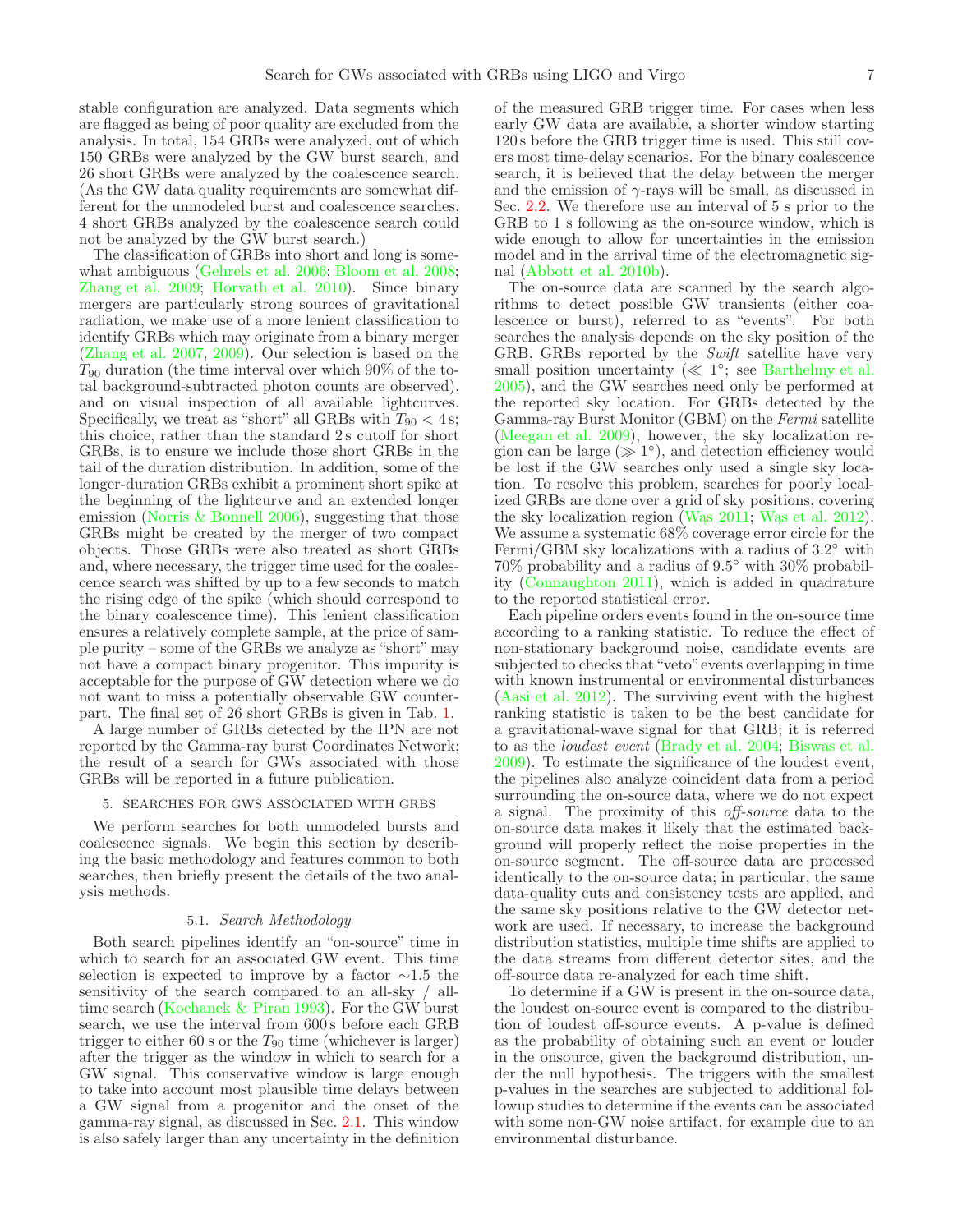Regardless of whether a statistically significant signal is present, we also set a 90% confidence level lower limit on the distance to the GRB progenitor for various signal models. This is done by adding simulated GW signals to the data and repeating the analyses. These signals, which are drawn from astrophysically motivated distributions described in the following sections, are used to calculate the maximum distance for which there is a 90% or greater chance that such a signal model, if present in the on-source region, would have produced an event with larger ranking statistic than the largest value actually measured.

### 5.2. Search for GW bursts

<span id="page-7-2"></span>The search procedure for GW bursts follows that used in the 2005-2007 GRB search [\(Abbott et al. 2010a\)](#page-17-11). All GRBs are treated identically, without regard to redshift (if known), fluence or classification. The on-source data are scanned by the X-Pipeline algorithm [\(Sutton et al.](#page-18-72)  $2010$ ; Was et al.  $2012$ ), which is designed to detect short GW bursts,  $\leq 1$  s, in the 60 – 500 Hz frequency range. X-Pipeline combines data from arbitrary sets of detectors, taking into account the antenna response and noise level of each detector to improve the search sensitivity. Time-frequency maps of the combined data streams are scanned for clusters of pixels with energy significantly higher than that expected from background noise. The resulting candidate GW events are characterized by a ranking statistic based on energy. We also apply consistency tests based on the signal correlations measured between the detectors, assuming a circularly polarized GW, to reduce the number of background events. (The circular polarization assumption is motivated by the fact that the GRB system rotation axis should be pointing roughly at the observer, as discussed in Sec. [2.1.](#page-4-2)) The stringency of these tests is tuned by comparing their effect on background events and simulated signal events. The background samples are constructed using the  $\pm 1.5$  hours of data around the GRB trigger, excluding the on-source time. Approximately 800 time shifts of these off-source data are used to obtain a large sample of background events.

To obtain signal samples, simulated signals are added to the on-source data. The models of GW emission by extreme stellar collapse described in Sec. [2.1](#page-4-2) do not predict the exact shape of the emitted GW signal. As an ad-hoc model, we use the GW emission by a rigidly rotating quadrupolar mass moment with a Gaussian time evolution of its magnitude. For such a source with a rotation axis inclined by an angle  $\iota$  with respect to the observer the received GW signal is a sine-Gaussian

$$
\begin{bmatrix} h_{+}(t) \\ h_{\times}(t) \end{bmatrix} = \frac{1}{r} \sqrt{\frac{G}{c^3} \frac{E_{\rm GW}}{f_0 Q} \frac{5}{4\pi^{3/2}}} \times \left[ (1 + \cos^2 \iota) \cos(2\pi f_0 t) \right] \exp \left[ -\frac{(2\pi f_0 t)^2}{2Q^2} \right], \quad (1)
$$

where the signal frequency  $f_0$  is equal to twice the rotation frequency,  $t$  is the time relative to the signal peak time, Q characterizes the number of cycles for which the quadrupolar mass moment is large,  $E_{\rm GW}$  is the total radiated energy, and  $r$  is the distance to the source. We consider two sets<sup>[5](#page-7-0)</sup> of such signals with signal frequencies  $f_0$  of 150 Hz and 300 Hz, which covers the sensitive frequency band of this GW burst search. The inclination angle is distributed uniformly in  $\cos \iota$ , with  $\iota$  between 0 ◦ and 5◦ , which corresponds to the typical jet opening angle of  $\sim 5^{\circ}$  observed for long GRBs [\(Gal-Yam 2006](#page-18-73); [Racusin et al. 2009\)](#page-18-74).

Systematic errors are marginalized over in the sensitivity estimation by "jittering" the simulated signals before adding them to the detector noise. This includes distributing injections across the sky according to the gamma-ray satellites' sky location error box, and jittering the signal amplitude, phase, and timing in each detector according to the given detector calibration errors [\(Accadia et al. 2011](#page-17-34); [Bartos et al. 2011](#page-17-35)). This procedure also ensures that the consistency tests used in the analysis are loose enough to allow for such errors.

### <span id="page-7-1"></span>5.3. Search for GWs from a compact binary progenitor

The core of the coalescence search involves correlating the measured data against theoretically predicted waveforms using matched filtering [\(Helmstrom 1968\)](#page-18-75). GWs from the inspiral phase of a coalescence are modeled by post-Newtonian approximants in the band of the detector's sensitivity for a wide range of binary masses [\(Blanchet 2006\)](#page-17-36). The expected GW signal depends on the masses and spins of the NS and its companion (either NS or BH), as well as the distance to the source, its sky position, its inclination angle, and the polarization angle of the orbital axis. Matched filtering is most sensitive to the phase evolution of the signal, which depends on the binary masses and spins, the time of merger, and a fiducial phase. The time and phase can be determined analytically. Ignoring spin, we can therefore perform matched filtering over a discrete two-dimensional bank of templates which span the space of component masses. This bank is constructed such that the maximum loss in signal-to-noise ratio for a binary with negligible spins is  $3\%$  [\(Cokelaer 2007](#page-17-37); [Harry & Fairhurst 2011\)](#page-18-76). For this search, as in the 2005-2007 GRB search [\(Abbott et al.](#page-17-12) [2010b](#page-17-12)), we used "TaylorF2" frequency domain templates, generated at 3.5 post-Newtonian order [\(Blanchet et al.](#page-17-38) [1995,](#page-17-38) [2004\)](#page-17-39). While the spin of the components is ignored in the template waveforms, we evaluate the efficiency of the search using simulated signals including spin, as described below.

For each short GRB, the detector data streams are combined coherently and searched using the methods described in detail in [Harry & Fairhurst](#page-18-76) [\(2011\)](#page-18-76). Various signal consistency tests are then applied to reject nonstationary noise artefacts. These include  $\chi^2$  tests [\(Allen](#page-17-40) [2005;](#page-17-40) [Hanna 2008\)](#page-18-77), a null stream consistency test, and a re-weighting of the signal-to-noise-ratio to take into account the values recorded by these tests. This is the first coherent search for coalescence signals; it has been found to be more sensitive to GW signals than the coincidence technique used in previous triggered coalescence searches of LIGO and Virgo data [\(Harry & Fairhurst 2011\)](#page-18-76). Tests using the simulations described below have also shown that this focused coalescence search is a factor of  $\sim$ 2

<span id="page-7-0"></span> $^5$  X-PIPELINE also uses sine-Gaussian signals with  $f_0 = 100\,\mathrm{Hz}$ and non-spinning coalescence signals, as discussed in Sec. [5.3,](#page-7-1) to tune the pipeline.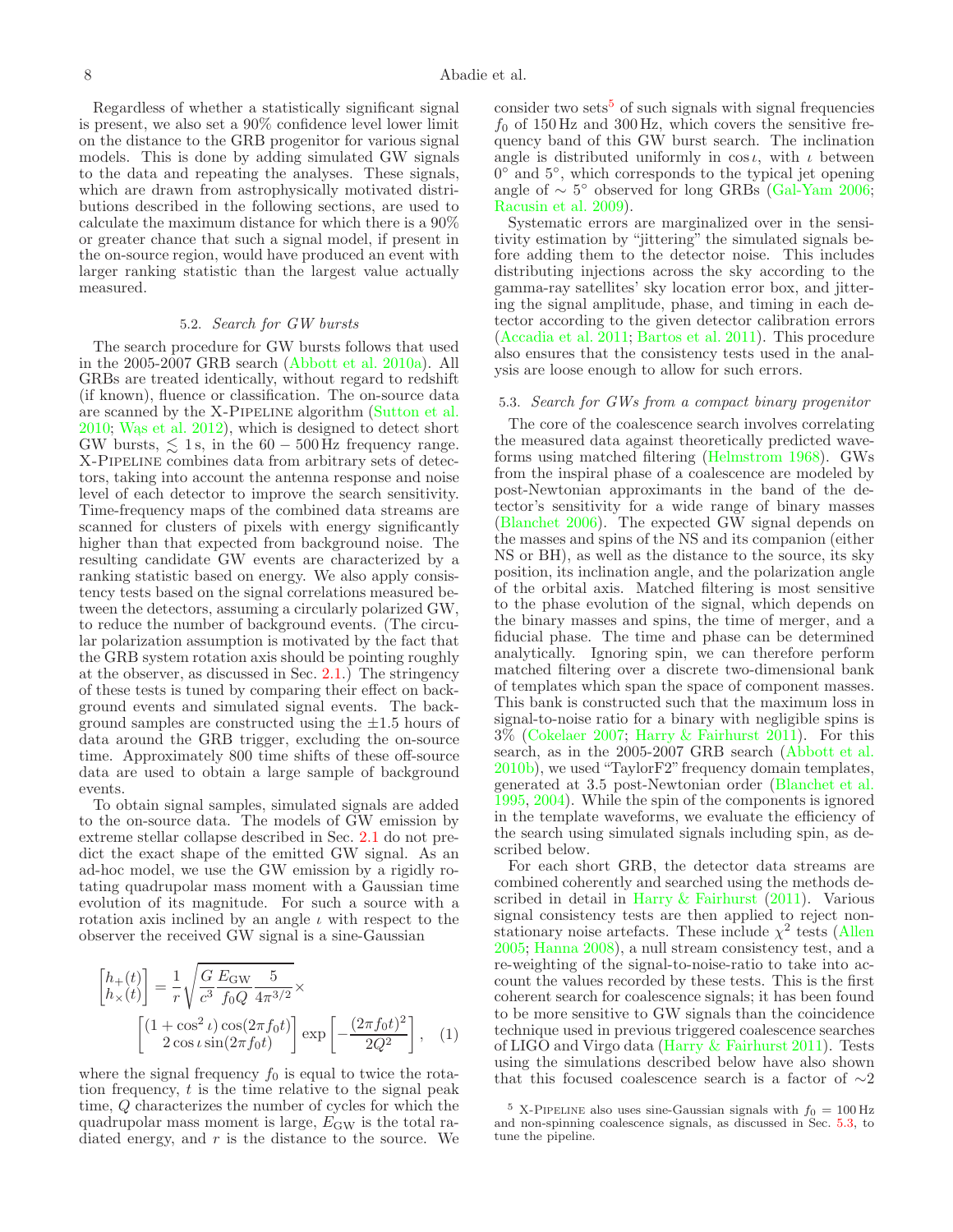more sensitive to coalescence signals than the unmodeled search described in the previous section, justifying the use of a specialized search for this signal type.

To estimate the efficiency of the search and calculate exclusion distances for short GRBs, we draw simulations from two sets of astrophysically motivated compact binary systems: two neutron stars (NS–NS); and a neutron star with a black hole (NS–BH). The NS masses are chosen from a Gaussian distribution centered at  $1.4 M_{\odot}$ [\(Kiziltan et al. 2010;](#page-18-78) [Ozel et al. 2012\)](#page-18-79) with a width of  $0.2 M_{\odot}$  for the NS–NS case, and a broader spread of  $0.4 M_{\odot}$  for the NS–BH systems, to account for larger uncertainties given the lack of observations for such systems. The BH masses are Gaussian distributed with a mean of  $10 M_{\odot}$  and a width of  $6 M_{\odot}$ . The BH mass is restricted such that the total mass of the system is less than 25  $M_{\odot}$ . For masses greater than this, the NS would be 'swallowed whole' by the BH, no massive torus would form, and no GRB would be produced [\(Duez 2010;](#page-17-41) [Ferrari et al. 2010;](#page-18-80) [Shibata & Taniguchi 2011\)](#page-18-50).

Observed pulsar spin periods and assumptions about the spindown rates of neutron stars place the NS spin periods at birth in the range of  $10$  to  $140 \,\text{ms}$ , corresponding to an upper limit on  $S/m^2$  of  $\leq 0.04$ (Mandel  $\&$  O'Shaughnessy 2010), where S denotes the spin of the neutron star and  $m$  its mass. However, neutron stars can be spun up to much higher spins (e.g. to 716 Hz [\(Hessels et al. 2006](#page-18-82))), hence we conservatively assume a maximum spin of  $S/m^2 < 0.4$  corresponding to a ∼1 ms pulsar. Therefore, the spin magnitudes are drawn uniformly from the range [0, 0.4]. For BHs the magnitudes are chosen uniformly in the [0, 0.98) range [\(Mandel & O'Shaughnessy 2010\)](#page-18-81). The spins are oriented randomly, with a constraint on the tilt angle (the angle between the spin direction of the BH and the orbital angular momentum). Since the merger needs to power a GRB, a sufficiently massive accretion disk around the BH is required. Population synthesis studies indicate that the tilt angle is predominantly below 45◦ [\(Belczynski et al. 2008\)](#page-17-42); numerical simulations show that for tilt angles larger than 40◦ the mass of the disk will drop rapidly [\(Foucart et al. 2011\)](#page-18-51) and BHs with tilt angle  $> 60°$  will 'swallow' the NS completely, leaving no accretion disk to power a GRB [\(Rantsiou et al. 2008\)](#page-18-83). In our simulations we use the weakest of these three constraints and set the tilt angle to be  $< 60°$ .

The outflow from a GRB is most likely to be along the direction of the total angular momentum  $J$  of the system as discussed in Sec. [2.2.](#page-4-3) Observations suggest that this outflow is confined within a cone, whose half-opening angle is estimated to range between several degrees to over 60◦ for short GRBs (see e.g. [Burrows et al. 2006;](#page-17-43) [Grupe et al. 2006;](#page-18-84) [Dietz 2011\)](#page-17-44). Under the assumption that this cone is centered along the total angular momentum  $J$  of the system, we chose the inclination angle between J and the line-of-sight to the observer to be distributed within cones of half-opening angles  $10^{\circ}$ ,  $30^{\circ}$ ,  $45^{\circ}$ and 90◦ . The majority of the results quoted in this work assume a  $30^{\circ}$  angle.

The coalescence time is uniform over the on-source region, and the sky position of the GRB is jittered according to the reported uncertainty of the location.

The quoted exclusion distances are marginalized over

systematic errors that are inherent in this analysis. First, there is some uncertainty in how well our PN templates will match real GW signals; we expect a loss in signalto-noise-ratio of up to 10% because of this mis-match [\(Abbott et al. 2009b\)](#page-17-45). Second, there is uncertainty in the amplitude calibration of the detectors [\(Bartos et al.](#page-17-35) [2011;](#page-17-35) [Accadia et al. 2011\)](#page-17-34); phase and timing calibration uncertainties are also present, but are negligible compared to other sources of errors.

An opportunistic search for coalescence signals has also been performed on the long GRBs. This search is done to conservatively account for uncertainties in the details of the short/long GRB classification, and for uncertainties in the progenitor model of long GRBs for which an associated SN signature was excluded [\(Gehrels et al. 2006](#page-18-64); [Watson et al. 2007;](#page-18-85) [Gao et al. 2010\)](#page-18-86). We use the same analysis to check for a coalescence signal associated with long GRBs, but do not estimate exclusion distances as the compact binary coalescence progenitor model is unlikely for long GRBs.

### 5.4. Significance of p-value distribution

In addition to evaluating individual p-values, we use a weighted binomial test to assess whether the obtained set of p-values is compatible with the uniform distribution expected from noise only, for both the GW burst and coalescence searches. This test looks for deviations from the null hypothesis in the 5% tail of lowest p-values weighted by the prior probability of detection (estimated from the GW search sensitivity). The weighted binomial test is an extension of the binomial test that has been used in previous searches for GW bursts associated with GRBs [\(Abbott et al. 2008b,](#page-17-8) [2010a\)](#page-17-11). The combination of p-values with prior detection probabilities gives more weight to GRBs for which the GW detectors had better sensitivity and therefore the detection of a GW signal is more likely. The details of this test are given in Appendix [A.](#page-12-1)

The result of the weighted binomial test is a single ranking statistic  $S_{weighted}$ . The statistical significance of the measured  $S_{weighted}$  is assessed by comparing to the background distribution of this statistic from Monte Carlo simulations with p-values uniformly distributed in [0, 1]. This yields the overall background probability of the measured set of p-values.

#### 6. RESULTS

<span id="page-8-0"></span>The coalescence analysis has been applied to search for signals in coincidence with 26 short GRBs; the GW burst analysis has been applied to 150 GRBs, which include 22 of the 26 short GRBs analyzed by the coalescence search. (As mentioned in Sec. [4,](#page-5-1) 4 of the short GRBs analyzed by the coalescence search could not be analyzed by the GW burst search.) The lists of analyzed GRBs classified as short and long are given in Tab. [1](#page-14-0) and Tab. [2.](#page-15-0)

## 6.1. GW burst search results

The distribution of p-values for each of the 150 GRBs analyzed by the GW burst search is shown in Fig. [2.](#page-9-1) The weighted binomial test yields a background probability of 25%. Therefore, the distribution is consistent with no GW events being present.

The smallest p-value, 0.15%, has been obtained for GRB 100917A. This GRB was localized on the sky by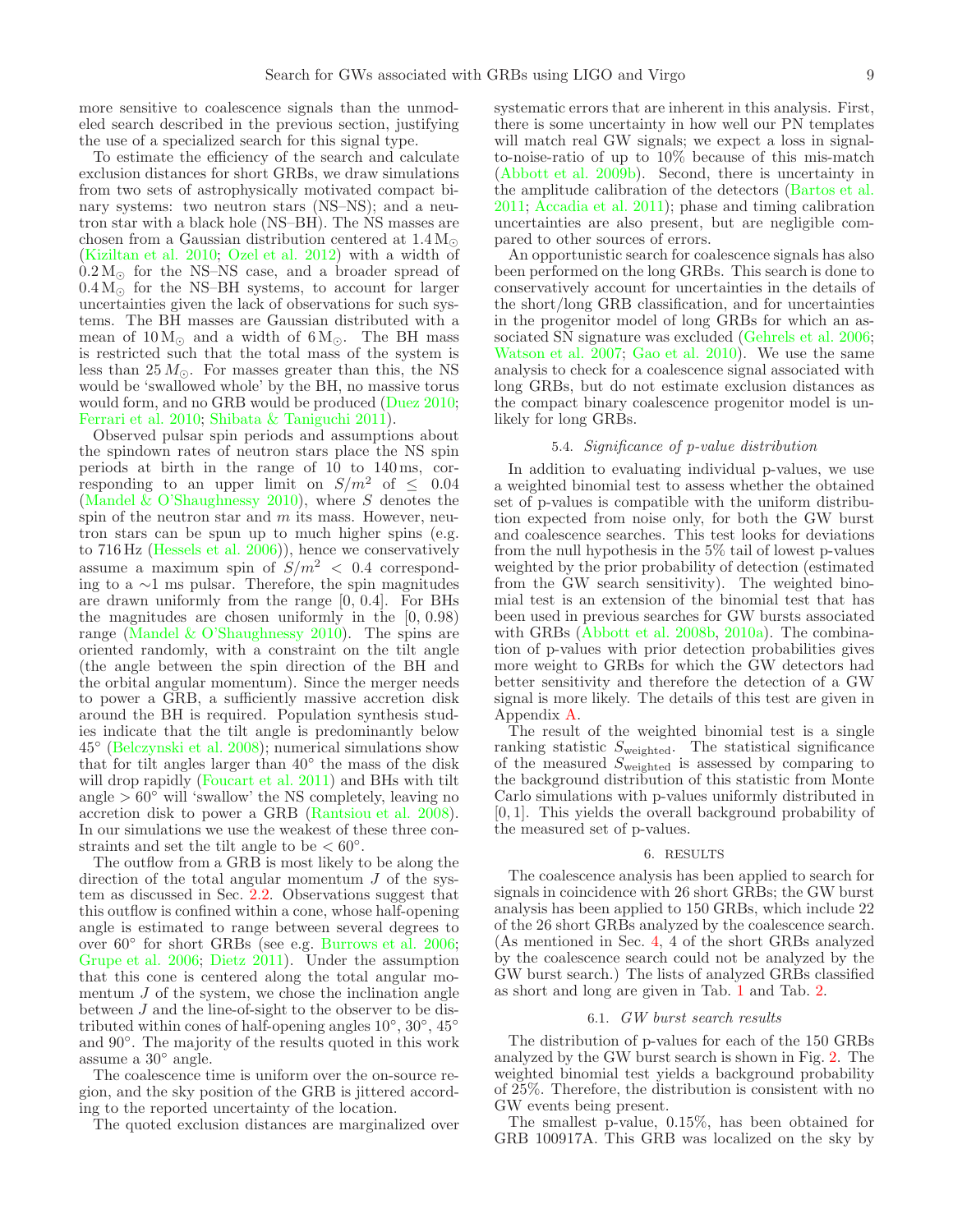

<span id="page-9-1"></span>Fig. 2.— Cumulative p-value distribution from the analysis of 150 GRBs with the GW burst search. The expected distribution under the null hypothesis is indicated by the dashed line.



<span id="page-9-2"></span>Fig. 3.— Cumulative p-value distribution from the analysis of 26 short GRBs with the coalescence search. For GRBs where no event is observed in the on-source region, we can only place a lower bound on the p-value, thus we show two distributions where the upper (blue solid line) and lower (green dashed line) bound respectively was taken for every GRB. The expected distribution under the null hypothesis is indicated by the dashed line.

Swift, however no redshift measurement is available to date. The corresponding GW event was obtained by combining data from the H1, L1, and V1 detectors. A study of the environmental and instrumental channels at that time yields potential instrumental causes for this event, but is not conclusive. Regardless, the measured p-value is not significant as determined by the weighted binomial test, so this event is not a candidate for a gravitational-wave detection.

## 6.2. Coalescence search results

The distribution of p-values for each of the 26 short GRBs analyzed by the coalescence search is shown in Fig. [3.](#page-9-2) The result of the weighted binomial test yields a background probability of 8%, corresponding to a 1.8 sigma deviation from the null hypothesis. However, as we mentioned in section [4,](#page-5-1) we use a lenient classification when deciding if GRBs are treated as short or long for the purposes of our analyses. If restrict our short GRB sample to the more commonly used criterion,  $T_{90} < 2$  s, then we find a background probability of 3%, corresponding to a 2.2-sigma deviation.

This deviation was due to an event found in coincidence with GRB 100328A, which produced the smallest p-value of 1%, and was the GRB to which the search had the second best sensitivity. A followup investigation of this candidate determined that it was due to a noise artifact in the Hanford instrument, which was one of a class of glitches caused by a bad power supply which contaminated the length and angular control servos. No other noteworthy events were found by this search and thus there are no potential gravitational-wave candidates. The opportunistic search for coalescence signals associated with long GRBs did not yield any candidate that was inconsistent with background noise.

# 7. ASTROPHYSICAL INTERPRETATION

<span id="page-9-0"></span>Given that no significant event was found in our analyses, we place limits on GW emission based on the signal models discussed in Sec. [2,](#page-4-0) and assess the potential of a similar search with second-generation gravitational-wave detectors.

## 7.1. Distance exclusion

For each GRB we derive a 90% confidence lower limit on the GRB progenitor distance for various emission models using the methodology described in Sec. [5.1.](#page-6-1)

The GW burst search provides lower limits on the generic GW burst signal emitted by a rotator described in Sec. [5.2](#page-7-2) for each GRB. We assume that the source emitted  $E_{\text{GW}} = 10^{-2} \text{M}_{\odot} \text{c}^2$  of energy in gravitational waves  $\frac{6}{5}$  $\frac{6}{5}$  $\frac{6}{5}$ , that the jet opening angle is  $5^\circ$ , and consider emission frequencies of 150 Hz and 300 Hz. The distance limits are given in Tab. [1](#page-14-0) and Tab. [2,](#page-15-0) and their histogram is shown in Fig. [4.](#page-10-0) The median exclusion distance is  $D \sim 17 \,\mathrm{Mpc} \, (E_{\rm GW}/10^{-2} \,\mathrm{M_{\odot} c^2})^{1/2}$  for emission at frequencies around 150 Hz, where the LIGO-Virgo detector network is most sensitive.

The coalescence search sets lower limits on both the NS-NS and NS-BH models described in Sec. [5.3](#page-7-1) for each short GRB, assuming a jet half-opening angle of 30°. The distance limits are given in Tab. [1](#page-14-0) and a histogram of their values is shown in Fig. [5.](#page-10-1) The median exclusion distance for NS–NS (NS–BH) coalescences is 16 Mpc  $(28 \text{ Mpc})$  for the  $30^{\circ}$  cone. We note that these exclusion distances are affected by the choice of signal parameter priors in Sec. [5.3;](#page-7-1) for example, Fig. [6](#page-11-0) shows the median

<span id="page-9-3"></span><sup>6</sup> We assume here an astrophysical model of a rotator which emits GWs mainly along the rotation axis. In previous searches [\(Abbott et al. 2010a](#page-17-11), [2008a](#page-17-13)) an unphysical isotropic GW emission of circularly polarized GWs was used. This change in model increases the distance exclusions presented here by a factor  $\sqrt{5/2}$ relative to previous searches.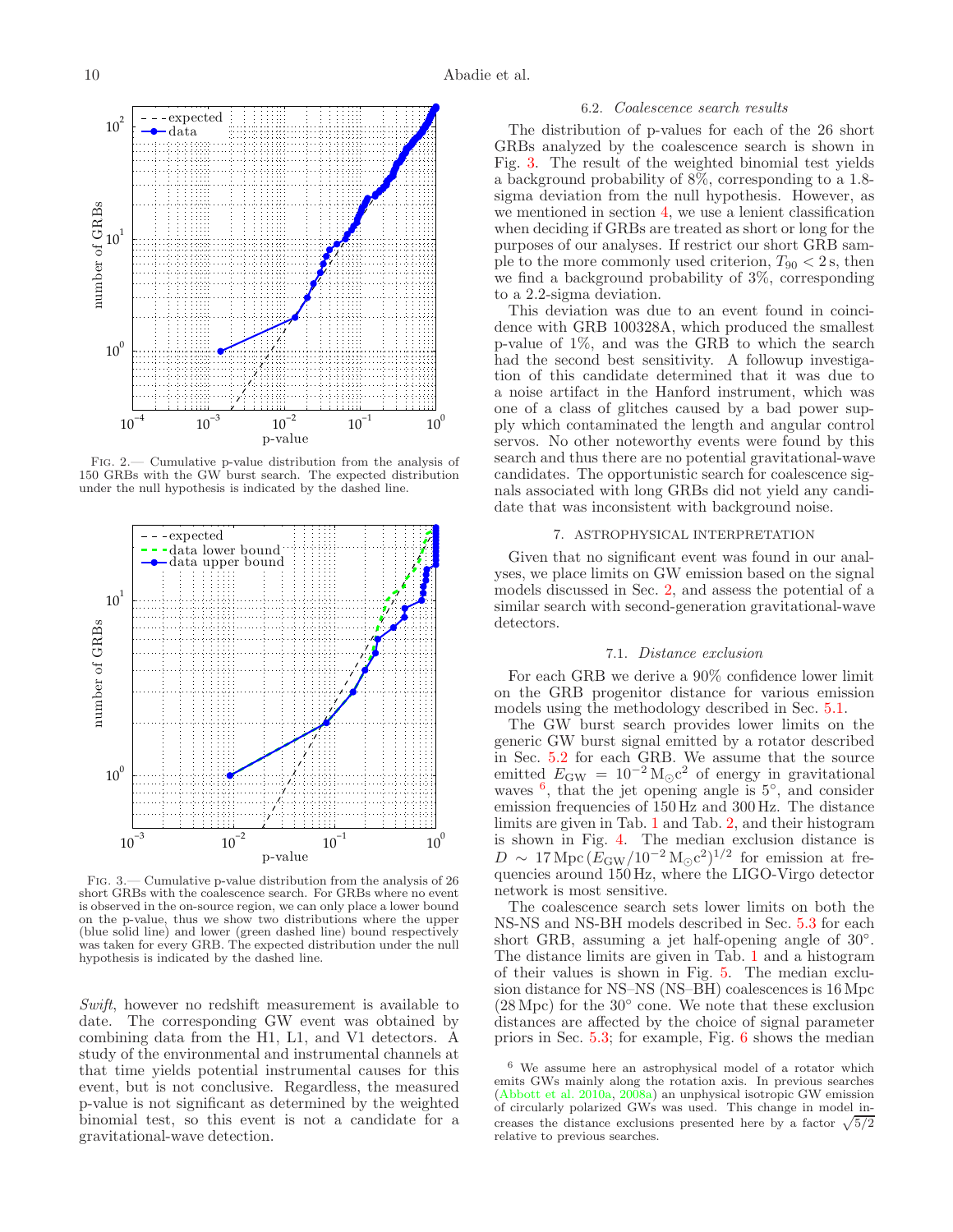exclusion distances for half-opening angles of 10<sup>°</sup>, 30<sup>°</sup>, 45◦ , and 90◦ . Since the amplitude of a GW signal is stronger for a face-on binary, the exclusion distance improves for smaller half-opening angles. With no restriction on the opening angle, the 90% exclusion distance decreases significantly, as there are orientations which will give very little observable GW signal in the detector network.

The GW burst and compact binary coalescence exclusion distances may be compared to those from all-sky searches, which look for GWs without requiring association with a GRB or other external trigger. Figure 7 of [Abadie et al.](#page-17-46) [\(2012a](#page-17-46)) presents 50%-confidence exclusion energies for the all-sky GW burst search on this same data set for an assumed source distance of 10 kpc, with a best limit of approximately  $E_{\text{GW}} = 2 \times 10^{-8} \,\mathrm{M}_{\odot}^{\circ} \text{c}^2$  at 150 Hz. Rescaling to our nominal value of  $10^{-2}$  M<sub>☉</sub> $c^2$ gives an exclusion distance of  $\sim$ 7 Mpc. [W](#page-18-70)as [\(2011\)](#page-18-70) performs a more rigorous comparison that accounts for the fraction of events that do not produce GRB triggers due to the  $\gamma$ -ray beaming. This indicates that for emission opening angles in the  $5-30^\circ$  range, the GRB triggered search should detect a similar number of GW events coming from GRB progenitors as that detected by the all-sky search – between 0.1 and 6 times the number detected by the all-sky search. Furthermore, most of the GW events found by the GRB triggered search will be new detections not found by the all-sky search, illustrating the value of GRB satellites for gravitational-wave detection.

The NS–NS / NS–BH models used for compact binary coalescence exclusions stand on much firmer theoretical ground than the model used for GW burst exclusions. The amplitude of a coalescence signal is well known and depends on the masses and spins of the compact objects whereas the GW burst energy emitted during a GRB is largely unknown and could be orders of magnitude smaller than the chosen nominal value of  $E_{\rm GW} = 10^{-2} \,\rm M_{\odot}c^2$ . In the pessimistic scenario that GRB progenitors have a comparable GW emission to core-collapse supernova, the emitted energy could be as low as  $E_{\text{GW}} \sim 10^{-8} \,\text{M}_{\odot} \text{c}^2$ . Such a signal would only be observable with current gravitational wave detectors from a galactic source.

## 7.2. Population exclusion

As well as a per-GRB distance exclusion, we set an exclusion on GRB population parameters by combining results from the set of analyzed GRBs. To do this, we use a simple population model, where all GRB progenitors have the same GW emission (standard sirens), and perform exclusion on cumulative distance distributions. We parametrize the distance distribution with two components: a fraction  $F$  of GRBs distributed with a constant co-moving density rate<sup>[7](#page-10-2)</sup> up to a luminosity distance  $R$ , and a fraction  $1 - F$  at effectively infinite distance. This simple model yields a parameterization of astrophysical GRB distance distribution models that predict a uniform local rate density and a more complex dependence at red- $\text{shift} > 0.1$ , as the large redshift part of the distribution



<span id="page-10-0"></span>Fig. 4.— Histograms across the sample of GRBs of the distance exclusions at the 90% confidence level for circularly polarized sine-Gaussian GW burst models at 150 Hz and 300 Hz. We assume an optimistic standard siren GW emission of  $E_{\rm GW} = 10^{-2} \text{ M}_{\odot} \text{c}^2$ . See Tab. [1](#page-14-0) and Tab. [2](#page-15-0) for the exclusion values for each GRB.



<span id="page-10-1"></span>Fig. 5.— Histograms across the sample of short GRBs of the distance exclusions at the 90% confidence level for NS–NS and NS–BH systems. See Tab. [1](#page-14-0) for the exclusion values for each short GRB.

is well beyond the sensitivity of current GW detectors. The exclusion is then performed in the  $(F, R)$  plane. Full details of the exclusion method are given in Appendix [B.](#page-13-0)

The exclusion for GW bursts at  $150 \text{ Hz}$  with  $E_{\text{GW}} =$  $10^{-2} M_{\odot} c^2$  is shown in Fig. [7,](#page-11-1) whereas the exclusion for the coalescence model for short GRBs is shown in Fig. [8.](#page-11-2) Both exclusions are shown in terms of redshift, where we assume a flat ΛCDM cosmology with Hubble constant  $H_0 = 70 \,\mathrm{km\,s^{-1}Mpc^{-1}}$ , dark matter content  $\Omega_\mathrm{M} = 0.27$ and dark energy content  $\Omega_{\Lambda} = 0.73$  [\(Komatsu et al.](#page-18-87) [2011\)](#page-18-87). The exclusion at low redshift is dictated by the number of analyzed GRBs and at high redshift by the typical sensitive range of the search. These exclusions assume  $100\%$  purity of the GRB sample. For purity p the cumulative distribution should be rescaled by  $1/p$ ; for instance, only one third of our short GRB sample has a  $T_{90}$  < 2 s. For comparison, each figure also shows the dis-

<span id="page-10-2"></span><sup>7</sup> While the distribution of the electromagnetically observed GRBs which serve as our triggers needs not be uniform in volume, this is a reasonable approximation at the distances to which LIGO-Virgo are sensitive.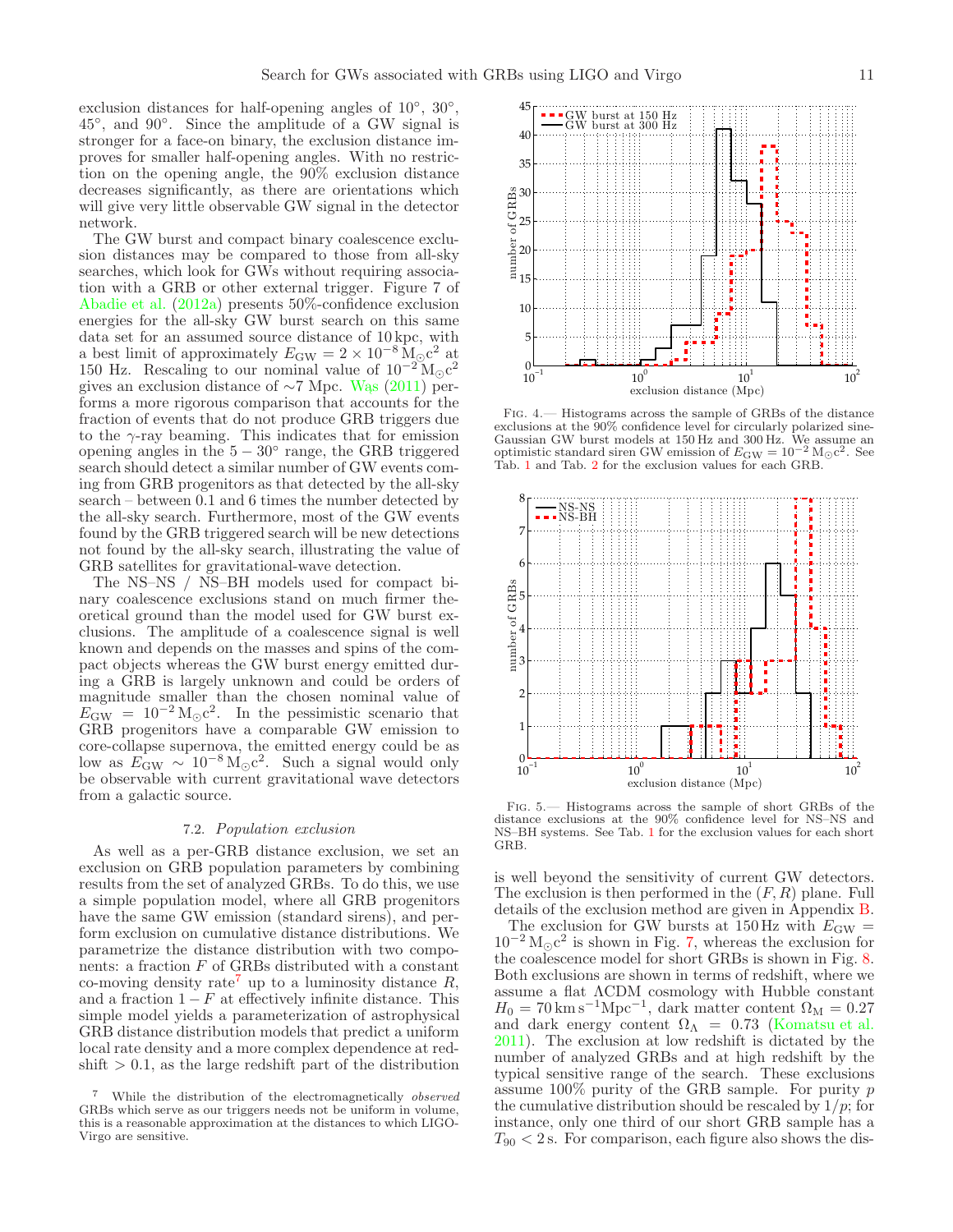NS-BH NS-NS



<span id="page-11-0"></span>Fig. 6.— Median exclusion distances of compact binary coalescence sources as a function of half-opening angle, sampled at  $10^{\circ}$ 30◦ , 45◦ , and 90◦ . The medians are computed over the set of 26 short GRBs, for both NS-NS and NS-BH, at 90% confidence level.

tribution of measured GRB redshifts, for all Swift GRBs (Fig. [7\)](#page-11-1) or for all short GRBs (Fig. [8\)](#page-11-2). While the distribution of GRBs with measured redshifts includes various observational biases compared to the distribution of all GRBs detected electromagnetically (and on which we perform exclusions), it is clear that the exclusions from the current coalescence and GW burst searches are not sufficient to put any additional constraint on the nature of GRBs.

While this search for gravitational wave signals in coincidence with observed GRBs was not at the sensitivity necessary to detect such coincidences, it is interesting to consider the chances of detection with the Advanced LIGO/Virgo detectors [\(Acernese et al. 2009](#page-17-47); [Harry et al.](#page-18-88) [2010\)](#page-18-88), which should become operational in 2015. At their design sensitivity, these detectors should offer a factor of 10 improvement in distance sensitivity to both GW burst and coalescence signals, dramatically improving the chances to make a gravitational-wave observation of an electromagnetically detected GRB.

In Fig. [7](#page-11-1) and Fig. [8](#page-11-2) we extrapolate the current exclusion curves to the advanced detector era, by assuming a factor 10 increase in sensitivity of the GW detectors and a factor 5 increase in the number of GRBs analyzed (equivalent to approximately 2.5 years of live observing time at the rate that GRBs are currently being reported). These extrapolations show that detection is quite possible in the advanced detector era. Even if a detection is not made, targeted gravitational wave searches will allow us to place astrophysically relevant constraints on GRB population models.

For long GRBs, the Advanced LIGO/Virgo detectors will be able to test optimistic scenarios for GW emission – those that produce  $\sim 10^{-2} \,\mathrm{M}_{\odot} \text{c}^2$  in the most sensitive frequency band of the detectors. The sensitive range for these systems will include the local population of subluminous GRBs that produce the low-redshift excess in Fig. [7.](#page-11-1) We note, however, that GW burst emission with significantly lower  $E_{\rm GW}$  or at non-optimal frequencies is unlikely to be detectable.



<span id="page-11-1"></span>FIG. 7.— Cumulative redshift distribution  $F(R)$  exclusion from the analysis of 150 GRBs with the GW burst search. We exclude at 90% confidence level cumulative distance distributions which pass through the region above the black solid curve. We assume a standard siren sine-Gaussian GW burst at 150 Hz with an energy of  $E_{\text{GW}} = 10^{-2} \text{ M}_{\odot} \text{c}^2$ . We extrapolate this exclusion to Advanced LIGO/Virgo assuming a factor 10 improvement in sensitivity and a factor 5 increase in number of GRB triggers analyzed. The black dashed curve is the extrapolation assuming the same standard siren energy of  $E_{\rm GW} = 10^{-2} \,\mathrm{M_{\odot}c^2}$  and the cyan (gray) dashed curve assuming a less optimistic standard siren energy of  $E_{\rm GW} = 10^{-4} \text{ M}_{\odot} \text{c}^2$  [\(Ott et al. 2006](#page-18-89); [Romero et al. 2010](#page-18-41)). For reference, the red staircase curve shows the cumulative distribution of measured redshifts for Swift GRBs [\(Jakobsson et al. 2006](#page-18-90), [2012\)](#page-18-91).



<span id="page-11-2"></span>FIG. 8.— Cumulative redshift distribution  $F(R)$  exclusion from the analysis of 26 short GRBs with the coalescence search. Assuming that all the analyzed short GRBs are NS–BH mergers (NS–NS mergers), we exclude at 90% confidence level cumulative distance distributions which pass through the region above the black solid curve (cyan solid curve). The dashed curves are the extrapolation of the solid curves to Advanced LIGO/Virgo, assuming a factor 10 improvement in sensitivity and a factor 5 increase in number of GRB triggers analyzed. For reference, the red staircase curve shows the cumulative distribution of measured redshifts for short GRBs [\(Dietz 2011](#page-17-44)).

40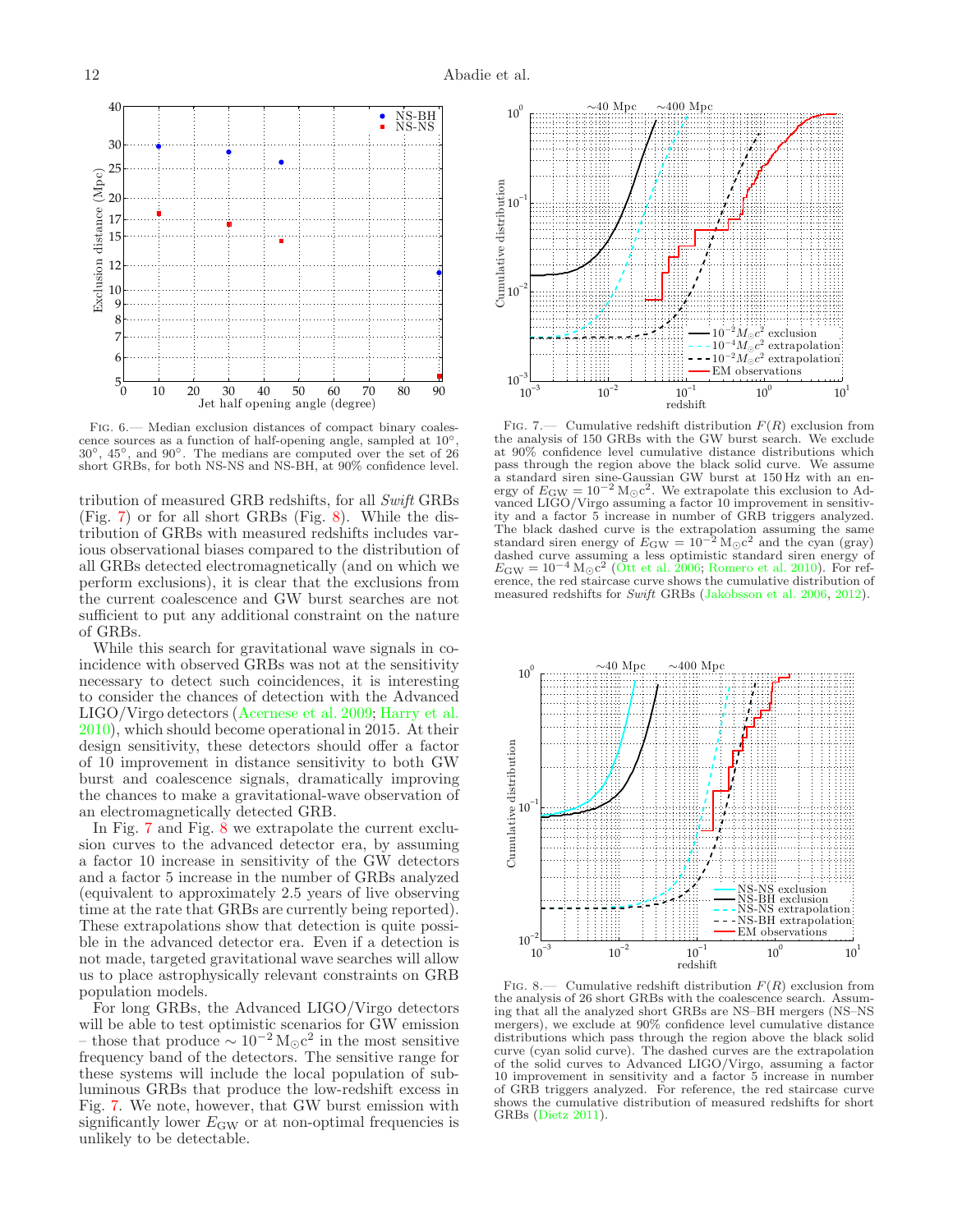For short GRBs, a coincident GW detection appears quite possible. This conclusion is consistent with simple estimates such as that of Metzger  $\&$  Berger [\(2012\)](#page-18-92), who estimate a coincident observation rate of  $3 \,\mathrm{yr}^{-1}$   $(0.3 \,\mathrm{yr}^{-1})$ for NS–BH systems (NS–NS systems) with the advanced detectors. The precise rate of occurrence will depend on the typical masses of the compact objects; we are sensitive to NS–BH systems at a larger distance than NS– NS systems. The distribution of binary component spins and the jet opening angle will also affect the received GW signal strength. The detection rate will also depend on the shape of the short GRB cumulative distance curve at low redshift. One must also remember that we used a very optimistic definition of short GRBs to avoid missing a potential signal. It is likely that some of the short GRBs that we analyzed for coalescence signals were not produced by a compact binary progenitor. Even in the case that no coalescence signals are detected in coincidence with short GRBs in the advanced-detector era, it should be possible to place astrophysically interesting constraints on the physical characteristics of progenitors of short GRBs.

Finally, we note that these extrapolations carry a number of other uncertainties. In particular, the actual performance of future detectors is unknown. Furthermore, the extrapolations depend on how well the sky will be covered by gamma-ray satellites in 2015 and later compared to the present day.

## 8. CONCLUSION

<span id="page-12-0"></span>We performed searches for gravitational waves coincident with gamma-ray bursts during the 2009-2010 science runs of LIGO and Virgo. In total we analyzed 154 GRBs using two different analysis methods. A GW burst search looked for unmodeled transient signals, as expected from massive stellar collapses, and a focused search looked for coalescence signals from the merger of two compact objects, as expected for short GRBs. We did not detect any gravitational wave in coincidence with a GRB in either search. We set lower limits on the distance of each GRB with the GW burst search, and of the short GRBs with the coalescence search. The median exclusion distances are  $17 \text{ Mpc} (E_{\text{GW}}/10^{-2} \text{ M}_{\odot} \text{c}^2)^{1/2}$  at 150 Hz for the GW burst search and 16 Mpc (28 Mpc) for NS-NS (NS-BH) systems for the coalescence search, given the priors on the source parameters described in Sec. [5.](#page-6-0)

These two searches are more sensitive than the corresponding all-sky searches of the same data [\(Abadie et al.](#page-17-48) [2012c](#page-17-48)[,a\)](#page-17-46), due to the more focused analysis possible given the trigger time and sky position information provided by the GRB satellites. This improvement is as much as a factor of ∼2 in distance for the GW burst search. Additionally, our exclusion distances are greater because each source can be presumed to be favorably oriented rela-

tive to our line of sight, with limits on misalignment set by inferences of short and long GRB jet opening angles. Further theoretical studies of GRB central engines and observational constraints on jet breaks and jet opening angles could allow this and future studies to refine their constraints a posteriori. Additionally, improved methods of classification of GRBs, and in particular of identifying GRBs with possible binary progenitors with a lower false assignment rate, will improve the performance of our population estimates.

The LIGO and Virgo detectors are currently undergoing a major upgrade, implementing new techniques to greatly increase their sensitivity, and are expected to begin operations by 2015. With these advanced detectors our chances to make a coincident GW observation of a GRB are good, but depend strongly on the advanced detectors running an extended science run at design sensitivity and the number of GRBs that will be observed electromagnetically. Therefore it is of utmost importance to have GRB satellites operating during the advanced detector era to provide electromagnetic triggers around which a more sensitive search for gravitational waves can be performed.

We are indebted to the observers of the electromagnetic events and the Gamma-ray burst Coordinates Network for providing us with valuable data. The authors gratefully acknowledge the support of the United States National Science Foundation for the construction and operation of the LIGO Laboratory, the Science and Technology Facilities Council of the United Kingdom, the Max-Planck-Society, and the State of Niedersachsen/Germany for support of the construction and operation of the GEO600 detector, and the Italian Istituto Nazionale di Fisica Nucleare and the French Centre National de la Recherche Scientifique for the construction and operation of the Virgo detector. The authors also gratefully acknowledge the support of the research by these agencies and by the Australian Research Council, the International Science Linkages program of the Commonwealth of Australia, the Council of Scientific and Industrial Research of India, the Istituto Nazionale di Fisica Nucleare of Italy, the Spanish Ministerio de Economía y Competitividad, the Conselleria d'Economia Hisenda i Innovació of the Govern de les Illes Balears, the Foundation for Fundamental Research on Matter supported by the Netherlands Organisation for Scientific Research, the Polish Ministry of Science and Higher Education, the FOCUS Programme of Foundation for Polish Science, the Royal Society, the Scottish Funding Council, the Scottish Universities Physics Alliance, The National Aeronautics and Space Administration, the Carnegie Trust, the Leverhulme Trust, the David and Lucile Packard Foundation, the Research Corporation, and the Alfred P. Sloan Foundation. This document has been assigned LIGO Laboratory document number LIGO-P1000121-v10.

#### APPENDIX

### WEIGHTED BINOMIAL TEST

<span id="page-12-1"></span>In a search for GWs associated with GRBs, data corresponding to each GRB are analyzed independently. The results of these independent analyses need to be combined into a single GW (non-)detection statement, which accounts for both the possibility of a single loud GW event or a population of weak GW signals. This weighted binomial test is an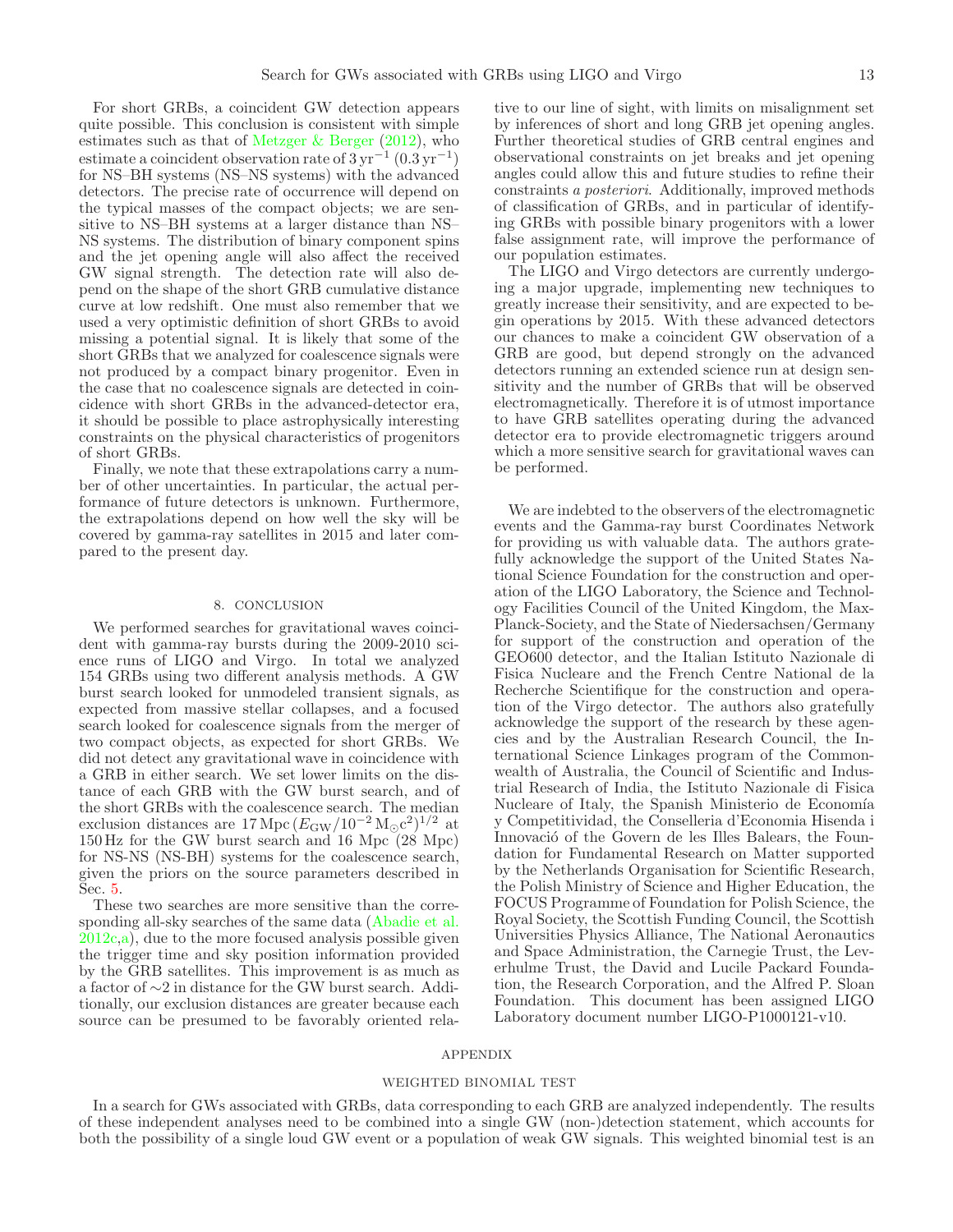# 14 Abadie et al.

extension of the binomial test used to look for an excess of weak gravitational wave signatures in previous searches for GW bursts associated with GRBs [\(Abbott et al. 2008b](#page-17-8), [2010a](#page-17-11)).

The binomial test considers the set  $\{p_i\}_{1\leq i\leq N_{\text{GRB}}}$  of p-values obtained for a population of  $N_{\text{GRB}}$  analyzed GRBs, sorted increasingly. The smallest  $N_{\text{tail}} = 0.05 \bar{N}_{\text{GRB}}$  of these p-values are used to search for an excess of weak signals. The binomial probability, under the null hypothesis, of obtaining at least  $k$  events with p-values less than the actual k-th p-value  $p_k$  is calculated for  $1 \leq k \leq N_{\text{tail}}$  and the minimum of these probabilities is used as a detection statistic:

$$
S_{\text{binomial}} = -\log \min_{1 \le k \le N_{\text{tail}}} \sum_{l \ge k} \binom{N}{l} p_k^l (1 - p_k)^{N - l} \,. \tag{A1}
$$

 $S_{\text{binomial}}$  looks for a deviation of the p-value distribution when compared to the uniform distribution expected from background, in the low p-value region where an excess of weak gravitational wave signals might be observable. However, this detection statistic does not take into account the relative a priori GW detection probabilities; that is the sensitive volumes of the GW search associated with each GRB trigger, which depends on the GRB sky position and the performance of GW detectors at that time. To reduce the contribution of GRBs for which the GW detector sensitivity is poor we construct a weighted binomial test  $(Was 2011)$  $(Was 2011)$  as follows:

- 1. Based on the background and sensitivity to simulated signals, compute the distance  $d_k(i)$  at which the detection efficiency is equal to 50% for GRB  $k$  and signal emission model  $i$ .
- 2. Compute the relative volume ratio  $R_k(i) = d_k(i)^3 / \max_l d_l(i)^3$  for model i compared to the most sensitive GRB.
- 3. Average the relative volume ratio over the different models  $R_k = \text{mean}_i R_k(i)$ .
- 4. Sort the penalized p-values  $p_k/R_k$  in increasing order, and compute the detection statistic

$$
S_{\text{weighted}} = -\log \min_{1 \le k \le N_{\text{tail}}} \binom{N}{k} \prod_{l \le k} \frac{p_l}{R_l} \,. \tag{A2}
$$

For the GW burst search we use the 2 coalescence models and 3 GW burst models given in Secs. [5.2](#page-7-2) and [5.3](#page-7-1) to construct the weighted binomial test, in order to include a range of possible emission models. For the coalescence search we use only the 2 coalescence models, which is appropriate for that more focused modeled search.

# POPULATION EXCLUSION METHOD

<span id="page-13-0"></span>A lack of detection can be interpreted individually for each analyzed GRB with an exclusion distance for given GW emission models. But the set of analyzed GRBs can also be considered as a whole, to derive constraints on the population of GRBs detected by  $\gamma$ -ray satellites. To perform such an exclusion we use a simple population model with all GRB progenitors having the same GW emission (standard sirens), and with a distance distribution with two components: a fraction  $F$  of GRBs distributed with a constant co-moving rate density up to a luminosity distance R, and a fraction  $1-F$  at effectively infinite distance. This simple model yields a parameterization of astrophysical GRB distance distribution models that predict a uniform local rate density and a more complex dependence at redshift > 0.1, as the large-redshift part of the distribution is well beyond the sensitivity of current GW detectors.

For this population model we set a frequentist limit on the F and R parameters by excluding all  $(F, R)$  which have a 90% or greater chance of yielding an event with ranking statistic greater than the largest value actually measured for any of the analyzed GRBs. In our computations we assume a flat ΛCDM cosmology with Hubble constant  $H_0 = 70 \text{ km s}^{-1} \text{Mpc}^{-1}$ , dark matter content  $\Omega_{\text{M}} = 0.27$  and dark energy content  $\Omega_{\Lambda} = 0.73$  [\(Komatsu et al. 2011\)](#page-18-87).

In practice for each GRB k we measure the efficiency  $e_k(r)$  as a function of luminosity distance r, for a given GW source model of yielding an event with ranking statistic greater than the largest value actually measured. This efficiency is integrated over the volume of radius  $R$ , where the sources are distributed with constant rate-density. Using the volume element for a flat cosmology,

$$
\frac{\mathrm{d}V}{\mathrm{d}r} = \frac{4\pi r^2}{(1+z)\left[ (1+z)^2 + \frac{rH_0}{c}\sqrt{\Omega_M(1+z)^3 + \Omega_\Lambda} \right]},\tag{B1}
$$

we integrate the efficiency as a function of luminosity distance over the considered volume

$$
E_k(R) = \frac{\int_0^R e_k(r) \frac{dV}{dr} \frac{dr}{1+z}}{\int_0^R \frac{dV}{dr} \frac{dr}{1+z}},
$$
\n(B2)

where the additional  $1/(1+z)$  factor accounts for the redshift of the rate. This volume efficiency is the probability for a GRB progenitor to yield an event with higher ranking statistic than the value actually measured, under the assumption that the GRB has a distance distributed uniformly within the volume of radius  $R$ . This can then be extended to a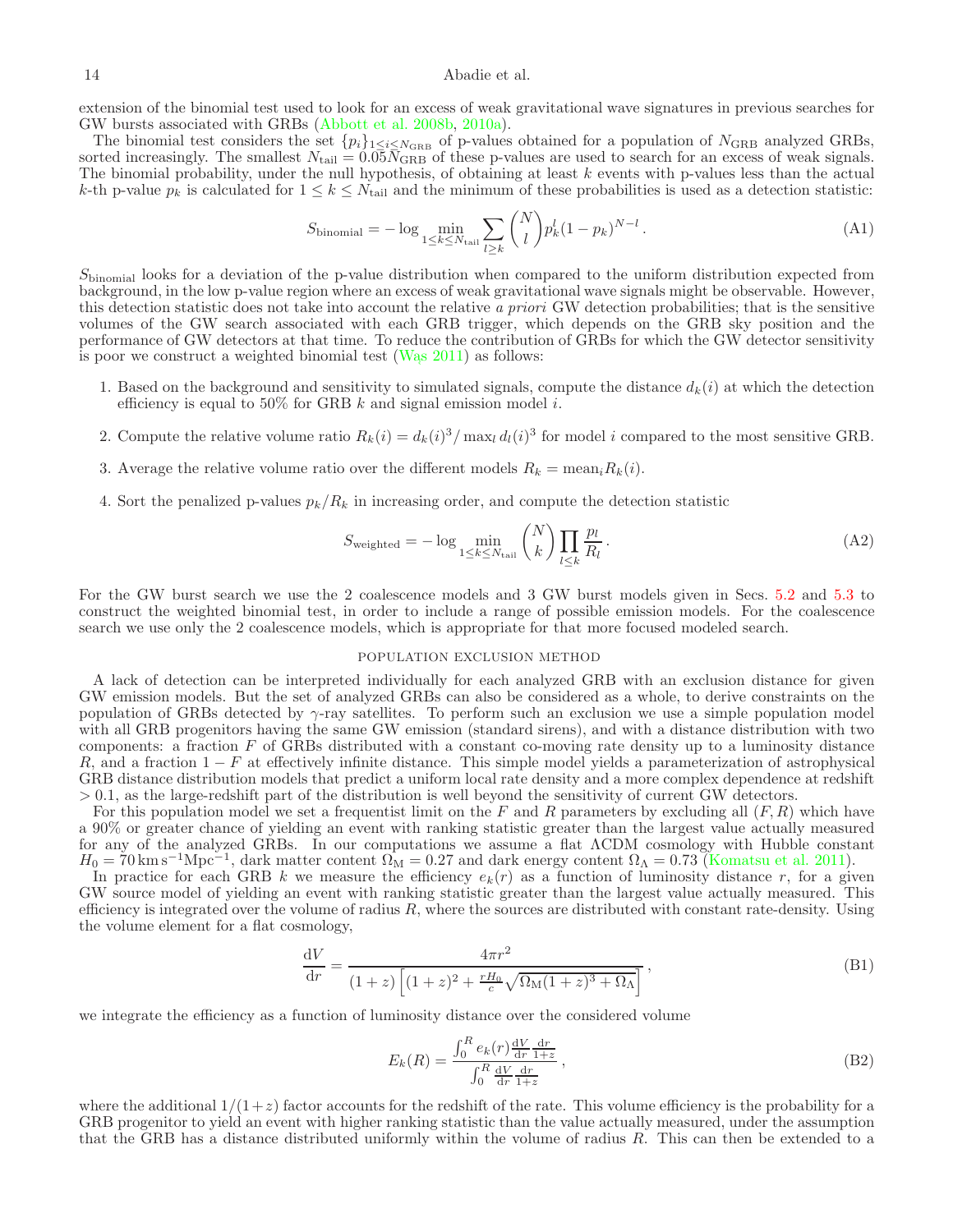subset of GRBs  $\{k_1, \ldots, k_M\}$  all within the local volume of radius R, to construct the probability of at least one of them yielding a higher ranking statistic than the measured one:

$$
E_{\{k_1,\dots,k_M\}}(R) = 1 - \prod_{k \in \{k_1,\dots,k_M\}} [1 - E_k(R)] \tag{B3}
$$

However, our model predicts that a fraction of GRBs  $1-F$  will originate from distances larger than R, and thus be unobservable. For a given fraction F, the distribution of the number J of GRBs in the local volume for a sample of N GRBs is binomial, and all subsets  $\{k_1, \ldots, k_J\}$  of  $\llbracket 1, N \rrbracket$  have equal probability, given that we assume no knowledge of which of the GRBs are in the local volume and which are not. The probability of there being exactly J GRBs in the local volume is given by the binomial probability,

$$
p(J|N) = \binom{N}{J} F^{J} (1 - F)^{N-J}, \tag{B4}
$$

and thus the probability of having a given subset of GRBs within  $R$  is

$$
p({k_1, ..., k_J}) = F^{J}(1 - F)^{N - J}.
$$
 (B5)

We can then obtain the probability that we would have observed a gravitational-wave signal with higher ranking statistic than the one actually measured for at least one of the GRBs, as a function of  $F$  and  $R$ , by summing over the probability of all possible configurations. This is given by

$$
E_F(R) = \sum_{J=0}^{N} \sum_{\{k_1,\dots k_J\} \subset [1,N]} F^{J} (1-F)^{N-J} E_{\{k_1,\dots,k_J\}}(R),
$$
 (B6)

and parameters  $(F, R)$  for which  $E_F(R) > 0.9$  are excluded at 90% confidence. That is, we exclude any cumulative distance distribution model that passes through an excluded  $(F, R)$  point and which is uniform up to that point.

This framework can also be expanded to include a mixed sample of GRBs, with a fraction p of GRBs following the given standard siren model, and a fraction  $1-p$  without any significant GW emission. In that case the cumulative distance distribution of the GRBs following the standard siren model is excluded whenever  $E_{pF}(R) > 0.9$ ; that is, the exclusion curve is scaled by a  $1/p$  factor compared to the pure sample case.

## RESULT TABLES

| TABLE 1 SHORT GRB SAMPLE AND SEARCH RESULTS |  |  |  |
|---------------------------------------------|--|--|--|
|---------------------------------------------|--|--|--|

<span id="page-14-0"></span>

|                      |                 |                                                | Exclusion (Mpc)  |                             |                    |                          |       |         |                        |
|----------------------|-----------------|------------------------------------------------|------------------|-----------------------------|--------------------|--------------------------|-------|---------|------------------------|
|                      | <b>UTC</b>      |                                                |                  | network &                   |                    | GW burst at              |       |         |                        |
| GRB name             | time            | RA                                             | Dec              | time window                 | $150\,\mathrm{Hz}$ | $300\,\mathrm{Hz}$       | NS-NS | $NS-BH$ | $\gamma$ -ray detector |
| $090720B^{\ddagger}$ | 17:02:56        | $13^{\rm h}31^{\rm m}59^{\rm s}$               | $-54^{\circ}48'$ | L1V1                        | 7.1                | 3.8                      | 8.6   | 16.0    | <b>GBM</b>             |
| 090802A              | 05:39:03        | $5^{\rm h}37^{\rm m}19^{\rm s}$                | $34^{\circ}05'$  | H1L1V1                      | 7.3                | 2.6                      | 6.5   | 11.3    | GBM and IPN            |
| 090815C              | 23:21:39        | $4^{\mathrm{h}}17^{\mathrm{m}}57^{\mathrm{s}}$ | $-65^{\circ}57'$ | $H1L1V1*$                   | 29.8               | 12.0                     | 24.6  | 44.3    | <b>BAT</b>             |
| 090820B <sup>‡</sup> | 12:13:16        | $21^{\rm h}13^{\rm m}02^{\rm s}$               | $-18^{\circ}35'$ | H1V1                        | 12.2               | 5.8                      | 15.1  | 26.3    | <b>GBM</b>             |
| 090831A <sup>‡</sup> | 07:36:36        | $9^{\rm h}40^{\rm m}23^{\rm s}$                | $50^{\circ}58'$  | $H1V1^{\dagger}$            | 7.2                | 2.1                      | 4.6   | 8.9     | <b>GBM</b>             |
| 090927               | $10:07:16 (+1)$ | $22^{\rm h}55^{\rm m}42^{\rm s}$               | $-70^{\circ}58'$ | H1L1V1                      | 16.0               | 9.0                      | 19.8  | 35.1    | <b>BAT</b>             |
| $091018^{\ddagger}$  | 20:48:19        | $2^{\rm h}08^{\rm m}46^{\rm s}$                | $-57^{\circ}33'$ | H1V1                        |                    |                          | 5.2   | 10.0    | <b>BAT</b>             |
| 091126A              | 07:59:24        | $5^{\rm h}33^{\rm m}00^{\rm s}$                | $-19^{\circ}16'$ | H1V1                        |                    | $\overline{\phantom{m}}$ | 13.9  | 25.3    | <b>GBM</b>             |
| $091127^{\ddagger}$  | 23:25:45        | $2^{\rm h}26^{\rm m}19^{\rm s}$                | $-18^{\circ}57'$ | $L1V1*$                     | 5.9                | 2.3                      | 3.1   | 4.9     | <b>BAT</b>             |
| 091208B <sup>‡</sup> | 09:49:57        | $1^{\rm h}57^{\rm m}39^{\rm s}$                | $16^{\circ}53'$  | H1V1                        |                    | $\overline{\phantom{m}}$ | 11.4  | 20.6    | <b>BAT</b>             |
| 100111A <sup>‡</sup> | 04:12:49        | $16^{\rm h}28^{\rm m}06^{\rm s}$               | 15°32'           | H1L1                        | 18.8               | 8.6                      | 17.7  | 30.4    | <b>BAT</b>             |
| 100206A              | 13:30:05        | $3^{\rm h}08^{\rm m}40^{\rm s}$                | $13^{\circ}10'$  | H1L1                        | 21.0               | 8.8                      | 19.1  | 34.1    | <b>BAT</b>             |
| 100213A              | 22:27:48        | $23^{\rm h}17^{\rm m}30^{\rm s}$               | $43^{\circ}22'$  | H1L1                        | 22.4               | 10.0                     | 24.5  | 46.3    | <b>BAT</b>             |
| 100216A              | 10:07:00        | $10^{\rm h}17^{\rm m}03^{\rm s}$               | 35°31'           | H1L1                        | 29.1               | 13.0                     | 22.7  | 40.1    | <b>BAT</b>             |
| 100316B              | 08:01:36        | $10^{\rm h}54^{\rm m}00^{\rm s}$               | $-45^{\circ}28'$ | H1L1                        |                    | $\overline{\phantom{m}}$ | 2.1   | 3.7     | <b>BAT</b>             |
| 100322B              | 07:06:18        | $5^{\rm h}05^{\rm m}57^{\rm s}$                | $42^{\circ}41'$  | H1L1                        | 18.5               | 7.4                      | 14.8  | 25.4    | <b>BAT</b>             |
| 100325B <sup>‡</sup> | 05:54:43        | $13^{\rm h}56^{\rm m}33^{\rm s}$               | $-79^{\circ}06'$ | H1L1                        | 21.8               | 8.7                      | 19.0  | 34.3    | <b>GBM</b>             |
| 100328A              | 03:22:44        | $10^{h}23^{m}45^{s}$                           | $47^{\circ}02'$  | H1L1                        | 28.9               | 12.4                     | 30.1  | 51.3    | <b>GBM</b>             |
| $100515A^{\ddagger}$ | 11:13:09        | $18^{\rm h}21^{\rm m}52^{\rm s}$               | $27^{\circ}01'$  | H1L1                        | 38.2               | 17.1                     | 37.1  | 64.5    | <b>GBM</b>             |
| 100517D <sup>‡</sup> | 03:42:08        | $16^{\rm h}14^{\rm m}21^{\rm s}$               | $-10^{\circ}22'$ | H1L1                        | 3.4                | 2.7                      | 7.7   | 12.1    | <b>GBM</b>             |
| 100628A              | 08:16:40        | $15^{\rm h}03^{\rm m}46^{\rm s}$               | $-31^{\circ}39'$ | H1L1                        | 20.6               | 8.3                      | 20.7  | 36.7    | <b>BAT</b>             |
| 100717446#           | 10:41:47        | $20^{\rm h}17^{\rm m}14^{\rm s}$               | $19^{\circ}32'$  | H1L1                        | 31.3               | 13.2                     | 26.5  | 46.1    | <b>GBM</b>             |
| 100816A              | 00:37:51        | $23^{\rm h}26^{\rm m}57^{\rm s}$               | 26°34'           | L1V1                        | 9.5                | 5.8                      | 6.6   | 11.5    | <b>BAT</b>             |
| 100905A              | $15:08:14(-1)$  | $2^{\rm h} 06^{\rm m} 10^{\rm s}$              | $14^{\circ}55'$  | $H1L1V1^{\diamond}$         | 17.3               | 6.3                      | 11.5  | 19.6    | <b>BAT</b>             |
| $100924A^{\ddagger}$ | 03:58:08        | $0^{\rm h}02^{\rm m}41^{\rm s}$                | $7^{\circ}00'$   | $H1L1V1^{\dagger \diamond}$ | 29.2               | 12.0                     | 22.8  | 39.4    | <b>BAT</b>             |
| 100928A              | $02:19:52 (+1)$ | $14^{\rm h}52^{\rm m}08^{\rm s}$               | $-28^{\circ}33'$ | $H1L1V1^{\diamond}$         | 26.1               | 10.1                     | 20.1  | 35.1    | <b>BAT</b>             |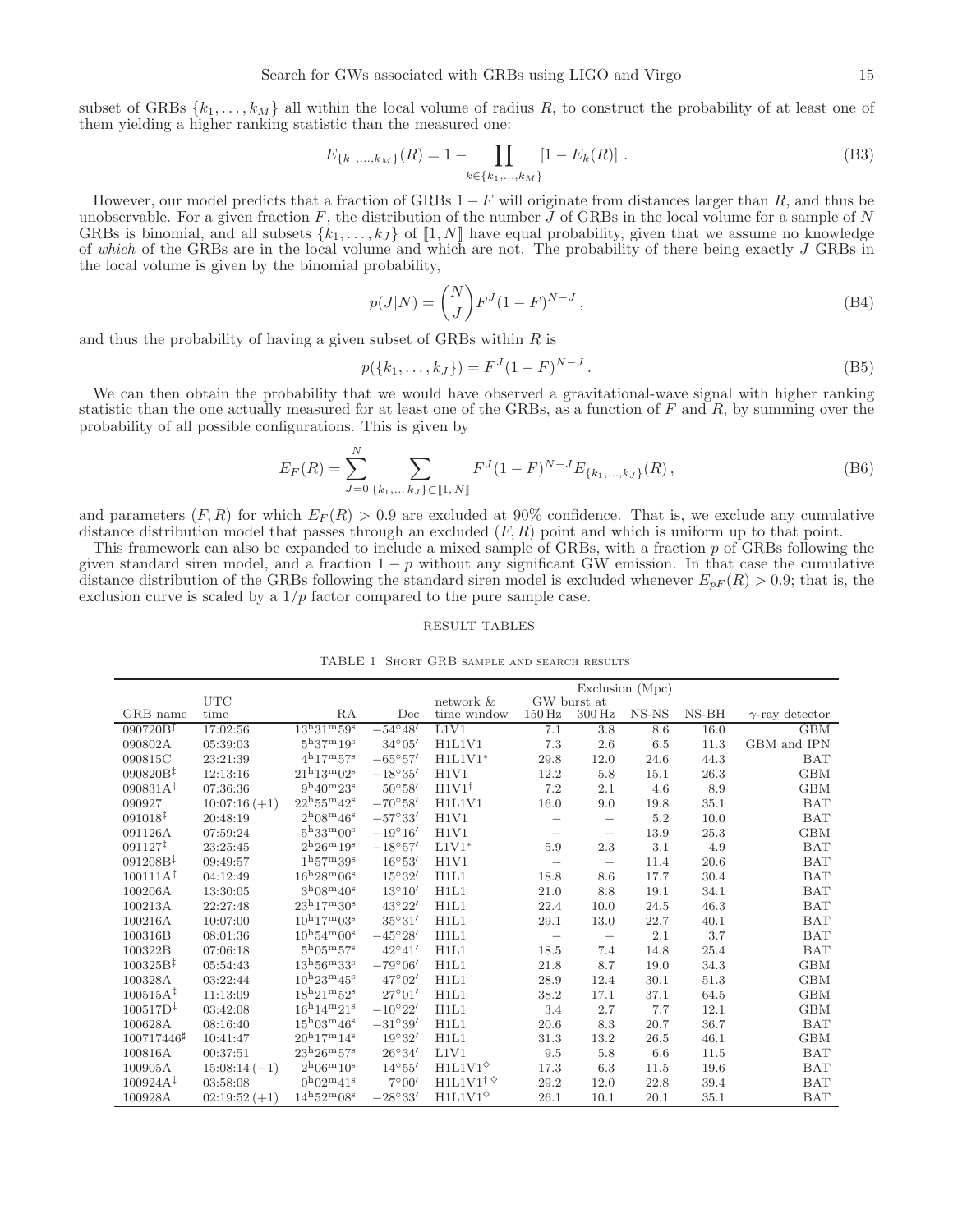16 Abadie et al.

TABLE 1 continued

|          |      |     | Exclusion (Mpc)                       |             |  |  |  |                        |
|----------|------|-----|---------------------------------------|-------------|--|--|--|------------------------|
|          | ÜTC  |     | network &                             | GW burst at |  |  |  |                        |
| GRB name | time | Dec | time window 150 Hz 300 Hz NS-NS NS-BH |             |  |  |  | $\gamma$ -ray detector |

Information and limits on associated GW emission for each of the analyzed GRBs that were classified by us as short. The first four columns are: the GRB name in YYMMDD format or the Fermi/GBM trigger ID for GBM triggers classified as a GRB without an available GRB name (see <http://heasarc.gsfc.nasa.gov/W3Browse/fermi/fermigbrst.html> and [Paciesas et al.](#page-18-93) [\(2012](#page-18-93))); the trigger time (numbers in parentheses denote the time in seconds by which the trigger was shifted for the coalescence search following visual inspection of the lightcurve); and the sky position used for the GW search (right ascension and declination). Both a  $\sharp$  and a  $\frac{1}{4}$  indicate that, although the formal duration of this GRB is longer than 4 s  $(\frac{1}{4})$ , or unavailable  $(\nmid \cdot)$ , the GRB was analyzed as a short GRB because of a prominent short spike at the beginning of the lightcurve (see Sec. [4\)](#page-5-1). The fifth column gives the gravitational wave detector network used; a \* indica window starting 120s before the trigger is used for the GW burst search, and a <sup>†</sup> when the on-source window is extended to cover the GRB duration ( $T_{90} > 60$ s). A <sup> $\diamond$ </sup> indicates the use of only H1L1 data for the burst requirements. Columns 6-9 display the result of the search: the 90% confidence lower limits on the distance to the GRB for different waveform models. A standard siren energy emission of  $E_{GW} = 10^{-2} \text{ M}_{\odot} \text{c}^2$  is assumed for the circular sine-Gaussian GW burst models; these limits are not available for 4 short GRBs which were not analyzed by GW burst search. The last column gives the  $\gamma$ -ray detector that provided the sky location used for the search. For GRB 090802, IPN triangulation from Konus-WIND, INTEGRAL and Fermi was used to further constrain the sky position. The intersection of the IPN and Fermi error regions was used to place search points using the method described in [Predoi & Hurley](#page-18-94) [\(2012](#page-18-94)). For this GRB, the quoted right ascension and declination corresponds to the centre of the Fermi error region. For IPN localizations a complete list of detectors can be found on the project trigger page, [http://www.ssl.berkeley.edu/ipn3/masterli.txt.](http://www.ssl.berkeley.edu/ipn3/masterli.txt)

| TABLE 2 LONG GRB SAMPLE AND SEARCH RESULTS |  |  |  |
|--------------------------------------------|--|--|--|
|--------------------------------------------|--|--|--|

<span id="page-15-0"></span>

|                   |                      |                                                                      |                                   |                          |             | Exclusion (Mpc)                   |                                      |
|-------------------|----------------------|----------------------------------------------------------------------|-----------------------------------|--------------------------|-------------|-----------------------------------|--------------------------------------|
| GRB name          | <b>UTC</b><br>time   | RA                                                                   | Dec                               | network &<br>time window | $150$ Hz    | GW burst at<br>$300\,\mathrm{Hz}$ |                                      |
| 090709B           | 15:07:42             | $6^{\rm h}14^{\rm m}05^{\rm s}$                                      | $64^{\circ}05'$                   | L1V1                     | 12.4        | 6.1                               | $\gamma$ -ray detector<br><b>BAT</b> |
| 090717A           | 00:49:32             | $5^{\rm h}47^{\rm m}19^{\rm s}$                                      | $-64^{\circ}11'$                  | $H1V1*^{\dagger}$        | 19.9        | 9.7                               | <b>GBM</b>                           |
| 090719            | 01:31:26             | $22^{\rm h}45^{\rm m}04^{\rm s}$                                     | $-67^{\circ}52'$                  | H1V1                     | 10.6        | 6.3                               | <b>GBM</b>                           |
| 090720A           | 06:38:08             | $13^{\rm h}34^{\rm m}46^{\rm s}$                                     | $-10^{\circ}20'$                  | L1V1                     | 12.5        | 6.4                               | <b>BAT</b>                           |
| 090726B           | 05:14:07             | $16^{\rm h}01^{\rm m}48^{\rm s}$                                     | $36^{\circ}45'$                   | H1L1V1                   | 20.2        | 6.4                               | <b>GBM</b>                           |
| 090726            | 22:42:27             | $16^{\mathrm{h}}34^{\mathrm{m}}43^{\mathrm{s}}$                      | $72^{\circ}52'$                   | $H1V1^{\dagger}$         | 17.1        | 9.3                               | <b>BAT</b>                           |
| 090727            | 22:42:18             | $21^{\rm h}03^{\rm m}40^{\rm s}$                                     | $64^{\circ}56'$                   | $L1V1^{\dagger}$         | 10.4        | 4.9                               | <b>BAT</b>                           |
| 090727B           | 23:32:29             | $22^{\rm h}53^{\rm m}25^{\rm s}$                                     | $-46^{\circ}42'$                  | L1V1                     | 3.3         | 1.8                               | <b>IPN</b>                           |
| 090802B           | 15:58:23             | $17^{\rm h}48^{\rm m}04^{\rm s}$                                     | $-71^{\circ}46'$                  | <b>H1L1V1</b>            | 20.5        | 8.3                               | <b>GBM</b>                           |
| 090807            | 15:00:27             | $18^{\rm h}14^{\rm m}57^{\rm s}$                                     | $10^{\circ}17'$                   | $H1V1^{\dagger}$         | 9.8         | $5.3\,$                           | <b>BAT</b>                           |
| 090809            | 17:31:14             | $21^{\rm h}54^{\rm m}39^{\rm s}$                                     | $-0^{\circ}05'$                   | H1L1V1                   | 19.2        | 6.4                               | <b>BAT</b>                           |
| 090809B           | 23:28:14             | $6^{\rm h}20^{\rm m}60^{\rm s}$                                      | $0^{\circ}10'$                    | L1V1                     | 9.5         | 4.9                               | <b>GBM</b>                           |
| 090810A           | 15:49:07             | $11h15m43s$                                                          | $-76^{\circ}24'$                  | H1V1                     | 14.6        | 7.1                               | <b>GBM</b>                           |
| 090814A           | 00:52:19             | $15^{\rm h}58^{\rm m}27^{\rm s}$                                     | $25^{\circ}35'$                   | $L1V1^{\dagger}$         | 9.9         | 6.1                               | <b>BAT</b>                           |
| 090814B           | 01:21:01             | $4^{\rm h}19^{\rm m}05^{\rm s}$                                      | $60^\circ 35'$                    | L1V1                     | 10.9        | 5.6                               | <b>IBIS</b>                          |
| 090814D           | 22:47:28             | $20^{\rm h}30^{\rm m}35^{\rm s}$                                     | $45^{\circ}43'$                   | H1L1V1                   | 17.2        | 6.3                               | <b>GBM</b>                           |
| 090815A           | 07:12:12             | $2^{\rm h}44^{\rm m}07^{\rm s}$                                      | $-2^{\circ}44'$                   | $H1L1V1^{\dagger}$       | 5.4         | 1.3                               | <b>GBM</b>                           |
| 090815B           | 10:30:41             | $1^{\rm h}25^{\rm m}40^{\rm s}$                                      | $53^{\circ}26'$                   | H1V1                     | 10.6        | 5.6                               | <b>GBM</b>                           |
| 090815D           | 22:41:46             | $16^{\rm h}45^{\rm m}02^{\rm s}$                                     | $52^{\circ}56'$                   | L1V1                     | 15.7        | 6.9                               | <b>GBM</b>                           |
| 090823B           | 03:10:53             | $3^{\rm h}18^{\rm m}07^{\rm s}$                                      | $-17^{\circ}35'$                  | L1V1                     | 5.9         | 2.7                               | <b>GBM</b>                           |
| 090824A           | 22:02:19             | $3^{\rm h}$ 06 <sup>m</sup> 35 <sup>s</sup>                          | $59^{\circ}49'$                   | H1V1                     | 9.4         | 4.8                               | <b>GBM</b>                           |
| 090826            | 01:37:31             | $9h22m28s$                                                           | $-0°07'$                          | H1V1                     | 2.7         | 0.4                               | <b>GBM</b>                           |
| 090827            | 19:06:26             | $1^{\rm h}13^{\rm m}44^{\rm s}$                                      | $-50^{\circ}54'$                  | H1V1                     | 15.1        | 8.6                               | <b>BAT</b>                           |
| 090829B           | 16:50:40             | $23^{\rm h}39^{\rm m}57^{\rm s}$                                     | $-9^{\circ}22'$                   | $H1V1^{\dagger}$         | 9.0         | 4.8                               | <b>GBM</b>                           |
| 090926B           | 21:55:48             | $3^{\rm h}05^{\rm m}14^{\rm s}$                                      | $-38^{\circ}60'$                  | $H1L1V1^{\dagger}$       | 19.1        | 7.5                               | <b>BAT</b>                           |
| 090929A           | 04:33:03             | $3^{\rm h}26^{\rm m}47^{\rm s}$                                      | $-7^{\circ}20'$                   | H1V1                     | 8.7         | 4.4                               | <b>GBM</b>                           |
| 091003            | 04:35:45             | $16^{\rm h}45^{\rm m}33^{\rm s}$                                     | $36^{\circ}35'$                   | L1V1                     | 8.8         | $3.2\,$                           | <b>LAT</b>                           |
| 091017A           | 20:40:24             | $14^{\rm h}03^{\rm m}11^{\rm s}$                                     | $25^{\circ}29'$                   | H1V1                     | 7.5         | 4.9                               | <b>GBM</b>                           |
| 091018B           | 22:58:20             | $21^{\rm h}27^{\rm m}19^{\rm s}$                                     | $-23^{\circ}05'$                  | L1V1                     | 3.6         | $1.6\,$                           | <b>GBM</b>                           |
| 091019A<br>091020 | 18:00:40<br>21:36:44 | $15^{\rm h}04^{\rm m}07^{\rm s}$<br>$11^{\rm h}42^{\rm m}54^{\rm s}$ | $80^\circ 20'$<br>$50^{\circ}59'$ | H1L1V1                   | 20.4        | 8.2                               | <b>GBM</b><br><b>BAT</b>             |
| 091026B           | 11:38:48             | $9^{\rm h}08^{\rm m}19^{\rm s}$                                      | $-23^{\circ}39'$                  | L1V1<br>H1V1             | 9.5         | 5.2                               | <b>GBM</b>                           |
| 091030A           | 19:52:26             | $2^{\rm h}46^{\rm m}40^{\rm s}$                                      | $21^{\circ}32'$                   | $H1V1^{\dagger}$         | 5.1<br>11.5 | 3.0<br>4.9                        | <b>GBM</b>                           |
| 091031            | 12:00:28             | $4^{\rm h}46^{\rm m}47^{\rm s}$                                      | $-57^{\circ}30'$                  | $H1V1^{\dagger}$         | 14.2        | 6.2                               | LAT                                  |
| 091103A           | 21:53:51             | $11^{\rm h}22^{\rm m}24^{\rm s}$                                     | $11^{\circ}18'$                   | L1V1                     | 5.1         | $2.2\,$                           | <b>GBM</b>                           |
| 091109A           | 04:57:43             | $20^{\rm h}37^{\rm m}00^{\rm s}$                                     | $-44^{\circ}11'$                  | H1V1                     | 13.0        | 7.3                               | <b>BAT</b>                           |
| 091109B           | 21:49:03             | $7^{\rm h}31^{\rm m}00^{\rm s}$                                      | $-54^{\circ}06'$                  | H1V1                     | 14.2        | 8.7                               | <b>BAT</b>                           |
| 091115A           | 04:14:50             | $20^{\rm h}31^{\rm m}02^{\rm s}$                                     | $71^\circ 28'$                    | $H1L1V1*$                | 14.1        | $7.2\,$                           | <b>GBM</b>                           |
| 091122A           | 03:54:20             | $7^{\rm h}23^{\rm m}26^{\rm s}$                                      | 0°34'                             | H1V1                     | 11.9        | 5.5                               | <b>GBM</b>                           |
| 091123B           | 01:55:59             | $22^{\rm h}31^{\rm m}16^{\rm s}$                                     | $13^{\circ}21'$                   | $L1V1*$                  | 9.8         | 5.4                               | <b>GBM</b>                           |
| 091128            | 06:50:34             | $8^{\rm h}30^{\rm m}45^{\rm s}$                                      | $1^{\circ}44'$                    | H1V1                     | 6.7         | 3.1                               | <b>GBM</b>                           |
| 091202B           | 01:44:06             | $17^{\rm h}09^{\rm m}59^{\rm s}$                                     | $-1^{\circ}54'$                   | H1V1                     | 10.5        | 4.6                               | <b>GBM</b>                           |
| 091202C           | 05:15:42             | $0^{\rm h}55^{\rm m}26^{\rm s}$                                      | $9^{\circ}05'$                    | H1V1                     | 12.6        | 6.2                               | <b>GBM</b>                           |
| 091202            | 23:10:04             | $9^{\rm h}15^{\rm m}18^{\rm s}$                                      | $62^\circ33'$                     | H1V1                     | 14.4        | 6.5                               | <b>IBIS</b>                          |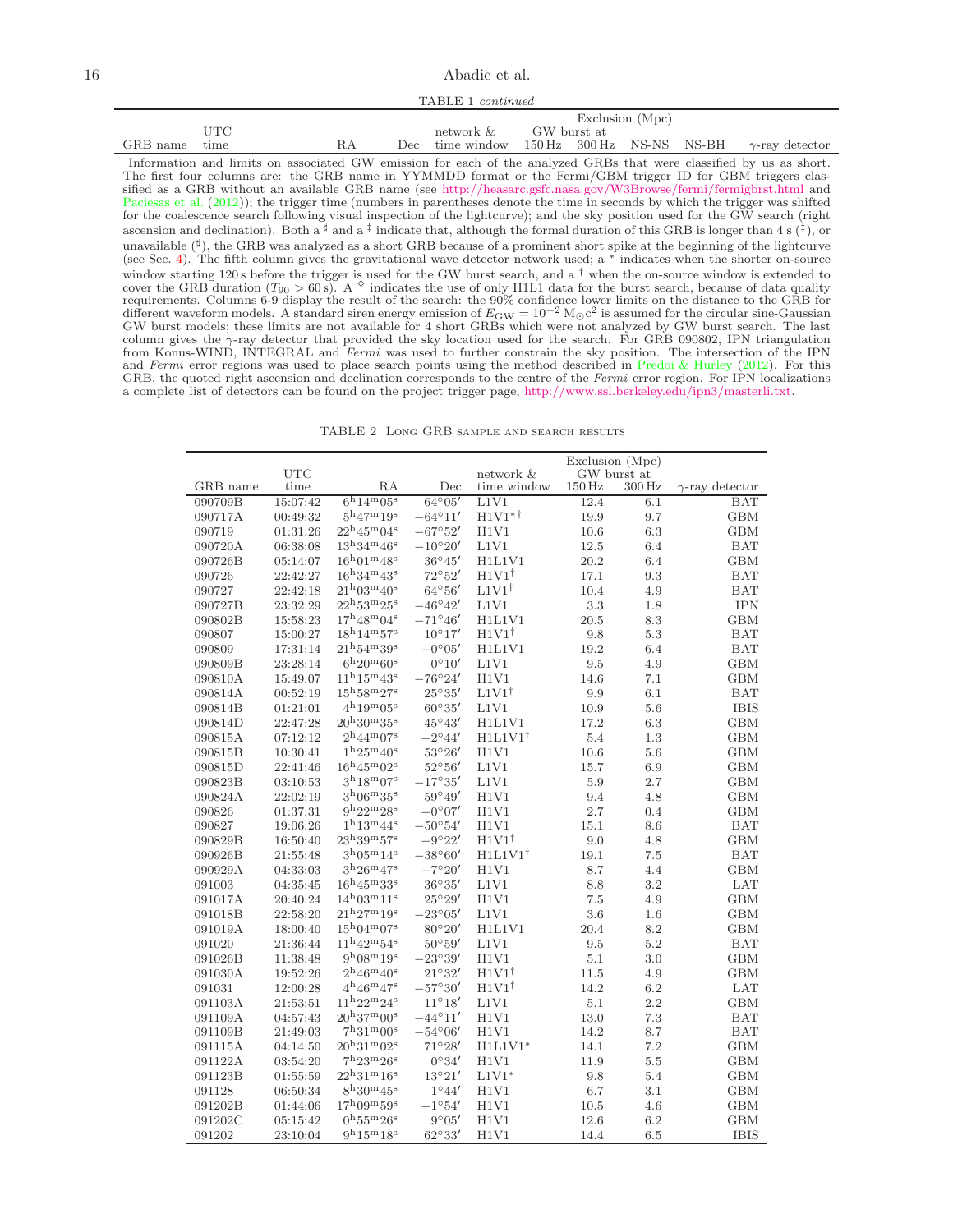TABLE 2 continued

|                      |                      |                                                                     |                                      |                            | Exclusion (Mpc)                   |                    |                          |
|----------------------|----------------------|---------------------------------------------------------------------|--------------------------------------|----------------------------|-----------------------------------|--------------------|--------------------------|
| GRB name             | <b>UTC</b><br>time   | RA                                                                  | Dec                                  | network &<br>time window   | GW burst at<br>$150\,\mathrm{Hz}$ | $300\,\mathrm{Hz}$ | $\gamma$ -ray detector   |
| 091215A              | 05:37:26             | $18^{\rm h}52^{\rm m}59^{\rm s}$                                    | $17^\circ 33'$                       | $H1L1*$                    | 18.5                              | 8.1                | GBM                      |
| 091219A              | 11:04:45             | $19^{\rm h}37^{\rm m}57^{\rm s}$                                    | $71^\circ 55'$                       | H1L1V1                     | 12.4                              | 6.1                | <b>GBM</b>               |
| 091220A              | 10:36:50             | $11^{\rm h}07^{\rm m}04^{\rm s}$                                    | $4^{\circ}49'$                       | H1L1V1                     | 21.0                              | 8.6                | <b>GBM</b>               |
| 091223B              | 12:15:53             | $15^{\rm h}25^{\rm m}04^{\rm s}$                                    | $54^{\circ}44'$                      | H1L1                       | 24.3                              | 9.9                | <b>GBM</b>               |
| 091224A              | 08:57:36             | $22^{\rm h}04^{\rm m}40^{\rm s}$                                    | $18^{\circ}16'$                      | H1L1                       | 16.4                              | 6.4                | <b>GBM</b>               |
| 091227A              | 07:03:13             | $19^{\rm h}47^{\rm m}45^{\rm s}$                                    | $2^{\circ}36'$                       | H1L1V1                     | 19.7                              | 8.6                | <b>GBM</b>               |
| 100101A              | 00:39:49             | $20^{\rm h}29^{\rm m}16^{\rm s}$                                    | $-27^{\circ}00'$                     | $H1L1*$                    | 9.1                               | 4.5                | <b>GBM</b>               |
| 100103A              | 17:42:32             | $7^{\rm h}29^{\rm m}28^{\rm s}$                                     | $-34^{\circ}29'$                     | H1L1V1                     | 26.0                              | 12.1               | <b>IBIS</b>              |
| 100112A<br>100201A   | 10:01:17<br>14:06:17 | $16^{\rm h}00^{\rm m}33^{\rm s}$<br>$8^{\rm h}52^{\rm m}24^{\rm s}$ | $-75^{\circ}06'$<br>$-37^{\circ}17'$ | H1L1<br>$H1L1*$            | 15.7                              | 7.5<br>10.8        | <b>GBM</b><br><b>GBM</b> |
| 100212B              | 13:11:45             | $8^{\rm h}57^{\rm m}04^{\rm s}$                                     | $32^{\circ}13'$                      | $H1L1*$                    | 25.9<br>6.8                       | 3.7                | <b>GBM</b>               |
| 100213B              | 22:58:34             | $8^{\rm h}17^{\rm m}16^{\rm s}$                                     | $43^{\circ}28'$                      | H1L1                       | 15.6                              | 7.1                | <b>BAT</b>               |
| 100219A              | 15:15:46             | $10^{\rm h}16^{\rm m}48^{\rm s}$                                    | $-12^{\circ}33'$                     | H1L1                       | 17.3                              | 6.7                | <b>BAT</b>               |
| 100221A              | 08:50:26             | $1^{\rm h}48^{\rm m}28^{\rm s}$                                     | $-17^{\circ}25'$                     | H1L1                       | 29.1                              | 12.5               | <b>GBM</b>               |
| 100225B              | 05:59:05             | $23^{\rm h}31^{\rm m}24^{\rm s}$                                    | $15^{\circ}02'$                      | H1L1                       | 20.0                              | 8.3                | <b>GBM</b>               |
| 100225C              | 13:55:31             | $20^{\rm h}57^{\rm m}04^{\rm s}$                                    | $0^{\circ}13'$                       | $H1L1*$                    | 13.7                              | 5.8                | <b>GBM</b>               |
| 100228B              | 20:57:47             | $7^{\rm h}51^{\rm m}57^{\rm s}$                                     | $18^{\circ}38'$                      | H1L1                       | 13.8                              | 6.8                | <b>GBM</b>               |
| 100301B              | 05:21:46             | $13^{\rm h}27^{\rm m}24^{\rm s}$                                    | $19^{\circ}50'$                      | H1L1                       | 24.0                              | 9.1                | <b>GBM</b>               |
| 100315A              | 08:39:12             | $13^{\rm h}55^{\rm m}35^{\rm s}$                                    | $30^{\circ}08'$                      | H1L1                       | 43.5                              | 16.9               | <b>GBM</b>               |
| 100316A              | 02:23:00             | $16^{\rm h}47^{\rm m}48^{\rm s}$<br>$2^{\rm h}09^{\rm m}14^{\rm s}$ | $71^{\circ}49'$<br>$-67^{\circ}60'$  | H1L1                       | 18.2                              | 6.9                | <b>BAT</b>               |
| 100316C<br>100324A   | 08:57:59<br>00:21:27 | $6^{\rm h}34^{\rm m}26^{\rm s}$                                     | $-9^{\circ}44'$                      | H1L1<br>H1L1               | 39.4                              | 16.5<br>12.6       | <b>BAT</b><br><b>BAT</b> |
| 100324B              | 04:07:36             | $2^{\rm h}38^{\rm m}41^{\rm s}$                                     | $-19^{\circ}17'$                     | H1L1                       | 34.3<br>20.2                      | 7.3                | <b>IPN</b>               |
| 100325A              | 06:36:08             | $22^{\rm h}00^{\rm m}57^{\rm s}$                                    | $-26^{\circ}28'$                     | H1L1                       | 36.7                              | 14.1               | <b>LAT</b>               |
| 100326A              | 07:03:05             | $8^{\rm h}44^{\rm m}57^{\rm s}$                                     | $-28^{\circ}11'$                     | H1L1                       | 13.1                              | 5.6                | <b>GBM</b>               |
| 100331B              | 21:08:38             | $20^{\rm h}11^{\rm m}56^{\rm s}$                                    | $-11^{\circ}04'$                     | H1L1                       | 14.1                              | 6.1                | <b>AGILE</b>             |
| 100401A              | 07:07:31             | $19^{\rm h}23^{\rm m}15^{\rm s}$                                    | $-8^{\circ}15'$                      | $H1L1^{\dagger}$           | 17.6                              | 6.2                | <b>BAT</b>               |
| 100410A              | 08:31:57             | $8^{\rm h}40^{\rm m}04^{\rm s}$                                     | $21^{\circ}29'$                      | $H1L1*$                    | 3.6                               | 1.5                | <b>GBM</b>               |
| 100410B              | 17:45:46             | $21^{\rm h}16^{\rm m}59^{\rm s}$                                    | $37^{\circ}26'$                      | H1L1                       | 28.3                              | 12.7               | <b>GBM</b>               |
| 100418A              | 21:10:08             | $17^{\rm h}05^{\rm m}25^{\rm s}$                                    | $11^{\circ}27'$                      | H1L1                       | 26.5                              | 11.8               | <b>BAT</b>               |
| 100420B              | 00:12:06             | $8^{\rm h}02^{\rm m}11^{\rm s}$                                     | $-5^{\circ}49'$                      | H1L1                       | 32.6                              | 12.5               | <b>GBM</b>               |
| 100420A              | 05:22:42             | $19^{\rm h}44^{\rm m}21^{\rm s}$                                    | $55^{\circ}45'$                      | H1L1                       | 19.1                              | 7.5                | <b>BAT</b>               |
| 100423B              | 05:51:25             | $7^{\rm h}58^{\rm m}40^{\rm s}$                                     | $5^{\circ}47'$<br>$-26^{\circ}28'$   | H1L1                       | 18.6                              | 6.4                | <b>GBM</b>               |
| 100425A<br>100427A   | 02:50:45<br>08:31:55 | $19^{\rm h}56^{\rm m}38^{\rm s}$<br>$5^{\rm h}56^{\rm m}41^{\rm s}$ | $-3^{\circ}28'$                      | H1L1<br>H1L1               | 41.4<br>25.5                      | 15.6<br>11.2       | <b>BAT</b><br><b>BAT</b> |
| 100502A              | 08:33:02             | $8^{\rm h}44^{\rm m}02^{\rm s}$                                     | $18^{\circ}23'$                      | H1L1                       | 4.0                               | $2.6\,$            | <b>GBM</b>               |
| 100507A              | 13:51:15             | $0^{\rm h}11^{\rm m}36^{\rm s}$                                     | $-79^{\circ}01'$                     | H1L1                       | 23.9                              | 7.8                | <b>GBM</b>               |
| 100508A              | 09:20:42             | $5^{\rm h}05^{\rm m}03^{\rm s}$                                     | $-20^{\circ}45'$                     | $H1L1*$                    | 47.3                              | 18.2               | <b>BAT</b>               |
| 100516A              | 08:50:41             | $18^{\rm h}17^{\rm m}38^{\rm s}$                                    | $-8^{\circ}12'$                      | H1L1                       | 28.9                              | 11.1               | <b>GBM</b>               |
| 100516B              | 09:30:38             | $19^{\rm h}50^{\rm m}43^{\rm s}$                                    | $18^{\circ}40'$                      | H1L1                       | 35.0                              | 14.3               | <b>GBM</b>               |
| 100517B              | 01:43:08             | $6^{\rm h}43^{\rm m}43^{\rm s}$                                     | $-28^{\circ}59'$                     | H1L1                       | 18.6                              | 7.0                | <b>GBM</b>               |
| 100517E              | 05:49:52             | $0^{\rm h}41^{\rm m}45^{\rm s}$                                     | $4^{\circ}26'$                       | H1L1                       | 26.8                              | 10.5               | <b>GBM</b>               |
| 100517F              | 15:19:58             | $3h30m55s$                                                          | $-71^{\circ}52'$                     | H1L1                       | 23.9                              | 10.2               | <b>GBM</b>               |
| 100517C              | 03:09:50             | $2^{\rm h}42^{\rm m}31^{\rm s}$                                     | $-44^{\circ}19'$                     | H1L1                       | 35.9                              | 13.6               | <b>GBM</b>               |
| 100526B              | 19:00:38             | $0^{\rm h}03^{\rm m}06^{\rm s}$<br>$16^{h}33^{m}12^{s}$             | $-37^{\circ}55'$<br>$-73^{\circ}11'$ | $H1L1^{\dagger}$<br>H1L1   | 12.5                              | 5.4                | <b>BAT</b>               |
| 100604A<br>100608A   | 06:53:34<br>09:10:06 | $2^{\rm h}02^{\rm m}09^{\rm s}$                                     | $20^{\circ}27'$                      | H1L1                       | 19.3<br>24.9                      | 9.0<br>10.4        | GBM<br><b>GBM</b>        |
| 100701B              | 11:45:23             | $2^{\rm h}52^{\rm m}26^{\rm s}$                                     | $-2^{\circ}13'$                      | H1L1                       | 14.1                              | 6.3                | <b>GBM</b>               |
| 100709A              | 14:27:32             | $9^{\rm h}30^{\rm m}07^{\rm s}$                                     | $17^{\circ}23'$                      | H1L1                       | 16.9                              | $6.5\,$            | <b>GBM</b>               |
| 100717372            | 08:55:06             | $19^{\rm h}08^{\rm m}14^{\rm s}$                                    | $-0^{\circ}40'$                      | H1L1                       | 27.3                              | 10.7               | <b>GBM</b>               |
| 100719989            | 23:44:04             | $7^{\rm h}33^{\rm m}12^{\rm s}$                                     | 5°24'                                | H1L1                       | 15.3                              | 5.9                | <b>GBM</b>               |
| 100722291            | 06:58:24             | $2^{\rm h}07^{\rm m}14^{\rm s}$                                     | 56°14'                               | $H1L1*$                    | 17.7                              | 6.7                | <b>GBM</b>               |
| 100725A              | 07:12:52             | $11^{\rm h}05^{\rm m}52^{\rm s}$                                    | $-26^{\circ}40'$                     | $H1L1^{\dagger}$           | 35.5                              | 14.0               | <b>BAT</b>               |
| 100725B              | 11:24:34             | $19^{\rm h}20^{\rm m}06^{\rm s}$                                    | 76°57'                               | $H1L1^{\dagger}$           | 25.9                              | 10.8               | <b>BAT</b>               |
| 100727A              | 05:42:17             | $10^{\rm h}16^{\rm m}44^{\rm s}$                                    | $-21^{\circ}25'$                     | $H1L1^{\dagger}$           | 31.3                              | 12.6               | <b>BAT</b>               |
| 100802A              | 05:45:36             | $0h09m55s$                                                          | $47^{\circ}45'$                      | $H1L1^{\dagger}$           | 36.4                              | 16.3               | <b>BAT</b>               |
| 100804104<br>100814A | 02:29:26<br>03:50:11 | $16^{\rm h}35^{\rm m}52^{\rm s}$<br>$1^{\rm h}29^{\rm m}54^{\rm s}$ | $27^{\circ}27'$<br>$-17^{\circ}59'$  | H1L1<br>$H1L1V1^{\dagger}$ | 40.4<br>17.3                      | 18.0               | <b>GBM</b><br><b>BAT</b> |
| 100814351            | 08:25:25             | $8^{\rm h}11^{\rm m}16^{\rm s}$                                     | $18^{\circ}29'$                      | $L1V1*$                    | 14.1                              | 7.3<br>8.0         | <b>GBM</b>               |
| 100816009            | 00:12:41             | $6^{\rm h}48^{\rm m}28^{\rm s}$                                     | $-26^{\circ}40'$                     | $L1V1*$                    | 6.6                               | 3.5                | GBM                      |
| 100819498            | 11:56:35             | $18^{\rm h}38^{\rm m}23^{\rm s}$                                    | $-50^{\circ}02'$                     | H1L1V1                     | 30.1                              | 12.5               | <b>GBM</b>               |
| 100820373            | 08:56:58             | $17^{\rm h}15^{\rm m}09^{\rm s}$                                    | $-18^{\circ}31'$                     | H1L1V1                     | 18.2                              | 7.2                | <b>GBM</b>               |
| 100823A              | 17:25:35             | $1^{\rm h}22^{\rm m}49^{\rm s}$                                     | $5^{\circ}51'$                       | $H1L1V1*$                  | 8.7                               | 4.0                | <b>BAT</b>               |
| 100825287            | 06:53:48             | $16^{\rm h}53^{\rm m}45^{\rm s}$                                    | $-56^{\circ}34'$                     | H1L1V1                     | 18.7                              | 7.3                | <b>GBM</b>               |
| 100826A              | 22:58:22             | $19^{\rm h}05^{\rm m}43^{\rm s}$                                    | $-32^{\circ}38'$                     | L1V1                       | 4.8                               | $2.3\,$            | <b>GBM</b>               |
| 100829876            | 21:02:08             | $6^{\rm h}06^{\rm m}52^{\rm s}$                                     | $29^{\circ}43'$                      | H1L1V1                     | 12.3                              | 4.7                | GBM                      |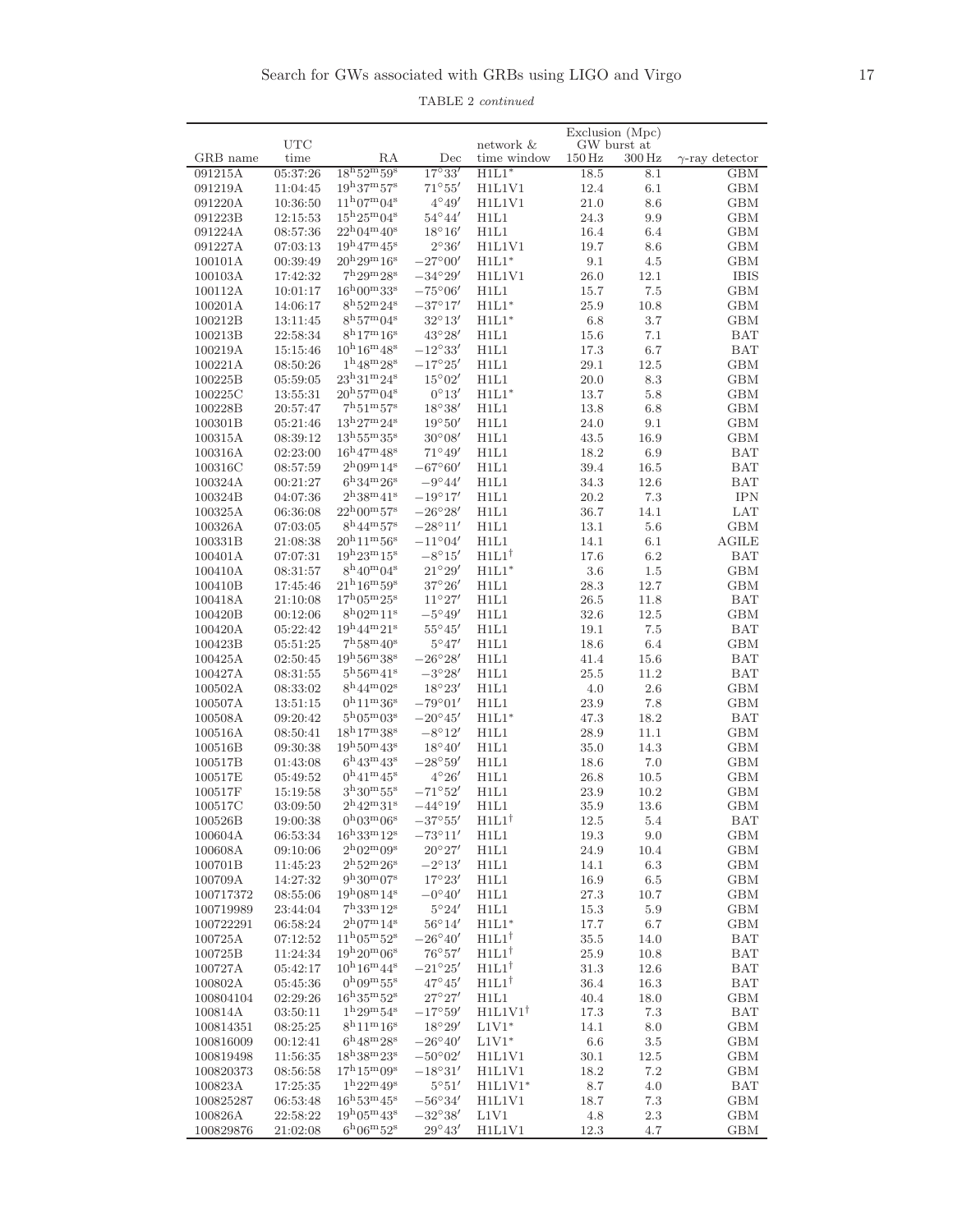TABLE 2 continued

|           | <b>UTC</b> |                                  |                  | network &          |          | Exclusion (Mpc)<br>GW burst at |                        |
|-----------|------------|----------------------------------|------------------|--------------------|----------|--------------------------------|------------------------|
| GRB name  | time       | RA                               | Dec              | time window        | $150$ Hz | 300 Hz                         | $\gamma$ -ray detector |
| 100904A   | 01:33:43   | $11^{\rm h}31^{\rm m}37^{\rm s}$ | $-16^{\circ}11'$ | L1V1               | 13.1     | 7.3                            | <b>BAT</b>             |
| 100905907 | 21:46:22   | $17^{\rm h}30^{\rm m}36^{\rm s}$ | $13^{\circ}05'$  | H1L1V1             | 17.8     | 7.5                            | <b>GBM</b>             |
| 100906A   | 13:49:27   | $1^{\rm h}54^{\rm m}47^{\rm s}$  | 55°38'           | $H1L1*^{\dagger}$  | 30.5     | 12.2                           | <b>BAT</b>             |
| 100916A   | 18:41:12   | $10^{h}07^{m}50^{s}$             | $-59^{\circ}23'$ | H1L1V1             | 8.3      | 3.6                            | <b>GBM</b>             |
| 100917A   | 05:03:25   | $19^{\rm h}16^{\rm m}59^{\rm s}$ | $-17^{\circ}07'$ | $H1L1V1^{\dagger}$ | 18.2     | 8.0                            | BAT                    |
| 100918863 | 20:42:18   | $20^{\rm h}33^{\rm m}38^{\rm s}$ | $-45^{\circ}58'$ | H1L1V1             | 19.4     | 7.8                            | <b>GBM</b>             |
| 100919884 | 21:12:16   | $10^{\rm h}52^{\rm m}57^{\rm s}$ | $6^{\circ}01'$   | H1L1V1             | 19.9     | 10.3                           | <b>GBM</b>             |
| 100922625 | 14:59:43   | $23^{\rm h}47^{\rm m}55^{\rm s}$ | $-25^{\circ}11'$ | H1V1               | 9.2      | 4.7                            | <b>GBM</b>             |
| 100926595 | 14:17:03   | $14^{\rm h}50^{\rm m}59^{\rm s}$ | $-72^{\circ}21'$ | H1L1               | 29.5     | 13.1                           | <b>GBM</b>             |
| 100926694 | 16:39:54   | $2^{\rm h}54^{\rm m}19^{\rm s}$  | $-11^{\circ}06'$ | H1L1V1             | 12.2     | 5.1                            | <b>GBM</b>             |
| 100929916 | 21:59:45   | $12^{\rm h}12^{\rm m}07^{\rm s}$ | $-24^{\circ}56'$ | H1V1               | 10.1     | 6.0                            | <b>GBM</b>             |
| 101002279 | 06:41:26   | $21^{\rm h}33^{\rm m}23^{\rm s}$ | $-27^{\circ}28'$ | H1V1               | 9.5      | 4.6                            | <b>GBM</b>             |
| 101003244 | 05:51:08   | $11^{\rm h}43^{\rm m}24^{\rm s}$ | $2^{\circ}29'$   | H1L1V1             | 34.1     | 13.1                           | <b>GBM</b>             |
| 101004426 | 10:13:49   | $15^{\rm h}28^{\rm m}52^{\rm s}$ | $-43^{\circ}59'$ | H1L1               | 46.8     | 17.5                           | <b>GBM</b>             |
| 101010190 | 04:33:46   | $3^{\rm h}08^{\rm m}45^{\rm s}$  | $43^\circ34'$    | L1V1               | 9.0      | 4.7                            | <b>GBM</b>             |
| 101013412 | 09:52:42   | $19^{h}28^{m}19^{s}$             | $-49^{\circ}38'$ | H1L1V1             | 35.8     | 15.0                           | <b>GBM</b>             |
| 101015558 | 13:24:02   | $4^{\rm h}52^{\rm m}38^{\rm s}$  | 15°28'           | H1L1               | 29.9     | 12.4                           | <b>GBM</b>             |
| 101016243 | 05:50:16   | $8^{\rm h}52^{\rm m}09^{\rm s}$  | $-4^{\circ}37'$  | L1V1               | 9.4      | 4.7                            | <b>GBM</b>             |

Information and limits on associated GW emission for each of the analyzed GRBs that were classified as long. The first four columns are: the GRB name in YYMMDD format or the Fermi/GBM trigger ID for GBM triggers classified as a GRB without an available GRB name (see <http://heasarc.gsfc.nasa.gov/W3Browse/fermi/fermigbrst.html> and [Paciesas et al.](#page-18-93) [\(2012\)](#page-18-93)); the trigger time; and the sky position used for the GW search (right ascension and declination). The fifth column gives the gravitational wave detector network used; a <sup>∗</sup> indicates when the shorter on-source window starting 120 s before the trigger is used, and a  $\dagger$  when the on-source window is extended to cover the GRB duration ( $T_{90} > 60$  s). Columns 6-7 display the result of the search: the 90% confidence lower limits on the distance to the GRB for the circular sine-Gaussian GW burst models at 150 Hz and 300 Hz. A standard siren energy emission of  $E_{\rm GW} = 10^{-2} M_{\odot} c^2$  is assumed. The last column gives the  $\gamma$ -ray detector that provided the sky location used for the search. For IPN localizations a complete list of detectors can be found on the project trigger page, [http://www.ssl.berkeley.edu/ipn3/masterli.txt.](http://www.ssl.berkeley.edu/ipn3/masterli.txt)

#### REFERENCES

- <span id="page-17-31"></span>Aasi, J., et al. 2012, Class. Quantum Grav., 29, 155002
- <span id="page-17-17"></span>Abadie, J., et al. 2010, Class. Quant, Grav., 27, 173001
- <span id="page-17-46"></span>—. 2012a, Phys. Rev. D, 85, 122007
- <span id="page-17-14"></span>—. 2012b, Astrophys. J., 755, 2
- <span id="page-17-48"></span>—. 2012c, Phys. Rev. D, 85, 082002
- <span id="page-17-24"></span>Abbott, B., et al. 2004, Nucl. Inst. & Meth. in Phys. Res., 517, 154
- <span id="page-17-7"></span>—. 2005, Phys. Rev. D, 72, 042002
- <span id="page-17-13"></span>—. 2008a, Astrophys. J., 681, 1419
- <span id="page-17-8"></span>—. 2008b, Phys. Rev. D, 77, 062004
- <span id="page-17-25"></span>—. 2009a, Rep. Prog. Phys., 72, 076901
- <span id="page-17-45"></span>Abbott, B. P., et al. 2009b, Phys. Rev. D, 79, 122001
- <span id="page-17-11"></span>—. 2010a, Astrophys. J., 715, 1438
- <span id="page-17-12"></span>—. 2010b, Astrophys. J, 715, 1453
- <span id="page-17-34"></span>Accadia, T., et al. 2011, Class. Quantum Grav., 28, 025005
- <span id="page-17-26"></span>Accadia, T., Acernese, F., Alshourbagy, M., et al. 2012, Journal of Instrumentation, 7, P03012
- <span id="page-17-9"></span>Acernese, F., Amico, P., Alshourbagy, M., et al. 2007, Class. Quantum Grav., 24, S671
- <span id="page-17-10"></span>Acernese, F., Alshourbagy, M., Amico, P., et al. 2008, Class. Quantum Grav., 25, 225001
- <span id="page-17-47"></span>Acernese, F., et al. 2009, Virgo Technical Report VIR-0027A-09 Allen, B. 2005, Phys. Rev. D, 71, 062001
- <span id="page-17-40"></span><span id="page-17-20"></span>Aloy, M. A., Muller, E., Ibanez, J. M., et al. 2000, Astrophys. J. Lett., 531, L119
- <span id="page-17-27"></span>Barthelmy, S. 2008, Astronomische Nachrichten, 329, 340
- <span id="page-17-29"></span>Barthelmy, S. D., et al. 2005, Space Science Reviews, 120
- <span id="page-17-35"></span>Bartos, I., et al. 2011, Frequency Domain Calibration Error
- Budget of LIGO Instruments in S6, Tech. rep., LIGO-T1100071 Belczynski, K., Taam, R. E., Rantsiou, E., & van der Sluys, M.
- <span id="page-17-42"></span>2008, Astrophys. J., 682, 474 Berger, E., et al. 2005, Astrophys. J., 634, 501
- <span id="page-17-33"></span><span id="page-17-15"></span>Biswas, R., Brady, P. R., Creighton, J. D. E., & Fairhurst, S.
- 
- 2009, Class. Quantum Grav., 26, 175009
- <span id="page-17-36"></span>Blanchet, L. 2006, Living Rev. Rel., 9, 3
- <span id="page-17-39"></span>Blanchet, L., Damour, T., Esposito-Farèse, G., & Iyer, B. R. 2004, Phys. Rev. Lett., 93, 091101
- <span id="page-17-38"></span>Blanchet, L., Damour, T., Iyer, B. R., Will, C. M., & Wiseman, A. G. 1995, Phys. Rev. Lett., 74, 3515
- <span id="page-17-28"></span>Bloom, J. S., Butler, N. R., & Perley, D. A. 2008, AIP Conf. Proc., 1000, 11
- <span id="page-17-32"></span>Brady, P. R., Creighton, J. D. E., & Wiseman, A. G. 2004, Class. Quantum Grav., 21, S1775
- <span id="page-17-21"></span>Burlon, D., Ghirlanda, G., Ghisellini, G., Greiner, J., & Celotti, A. 2009, Astron. Astrophys., 505, 569
- <span id="page-17-22"></span>Burlon, D., et al. 2008, Astrophys. J. Lett., 685, L19
- <span id="page-17-43"></span>Burrows, D. N., et al. 2006, Astrophys. J., 653, 468
- <span id="page-17-2"></span>Chapman, R., Priddey, R. S., & Tanvir, N. R. 2009, Mon. Not. R. Astron. Soc., 395, 1515
- <span id="page-17-16"></span>Chapman, R., Tanvir, N. R., Priddey, R. S., & Levan, A. J. 2007, Mon. Not. R. Astron. Soc., 382, L21
- <span id="page-17-4"></span>Chernoff, D. F., & Finn, L. S. 1993, ApJ, 411, L5
- <span id="page-17-37"></span>Cokelaer, T. 2007, Phys. Rev. D, 76, 102004
- <span id="page-17-30"></span>Connaughton, V. 2011, GCN circular 11574
- <span id="page-17-19"></span>Corsi, A., & Mészáros, P. 2009, Astrophys. J., 702, 1171
- <span id="page-17-3"></span>Cutler, C., & Flanagan, E. E. 1994, Phys. Rev., D49, 2658
- <span id="page-17-6"></span>Dalal, N., Holz, D. E., Hughes, S. A., & Jain, B. 2006, Phys. Rev. D, 74, 063006
- <span id="page-17-18"></span>Davies, M. B., King, A., Rosswog, S., & Wynn, G. 2002, Astrophys. J. Lett., 579, L63
- <span id="page-17-23"></span>Davies, M. B., Levan, A. J., & King, A. R. 2005, Mon. Not. R. Astron. Soc., 356, 54
- <span id="page-17-44"></span>Dietz, A. 2011, Astron. Astrophys., 529, A97
- <span id="page-17-5"></span>Dragoljub, M. 1993, Phys. Rev. D, 48, 4738
- <span id="page-17-41"></span>Duez, M. D. 2010, Classical and Quantum Gravity, 27, 114002
- <span id="page-17-1"></span>Duncan, R. C., & Thompson, C. 1992, Astrophys. J., 392, L9
- <span id="page-17-0"></span>Eichler, D., Livio, M., Piran, T., & Schramm, D. N. 1989, Nature, 340, 126